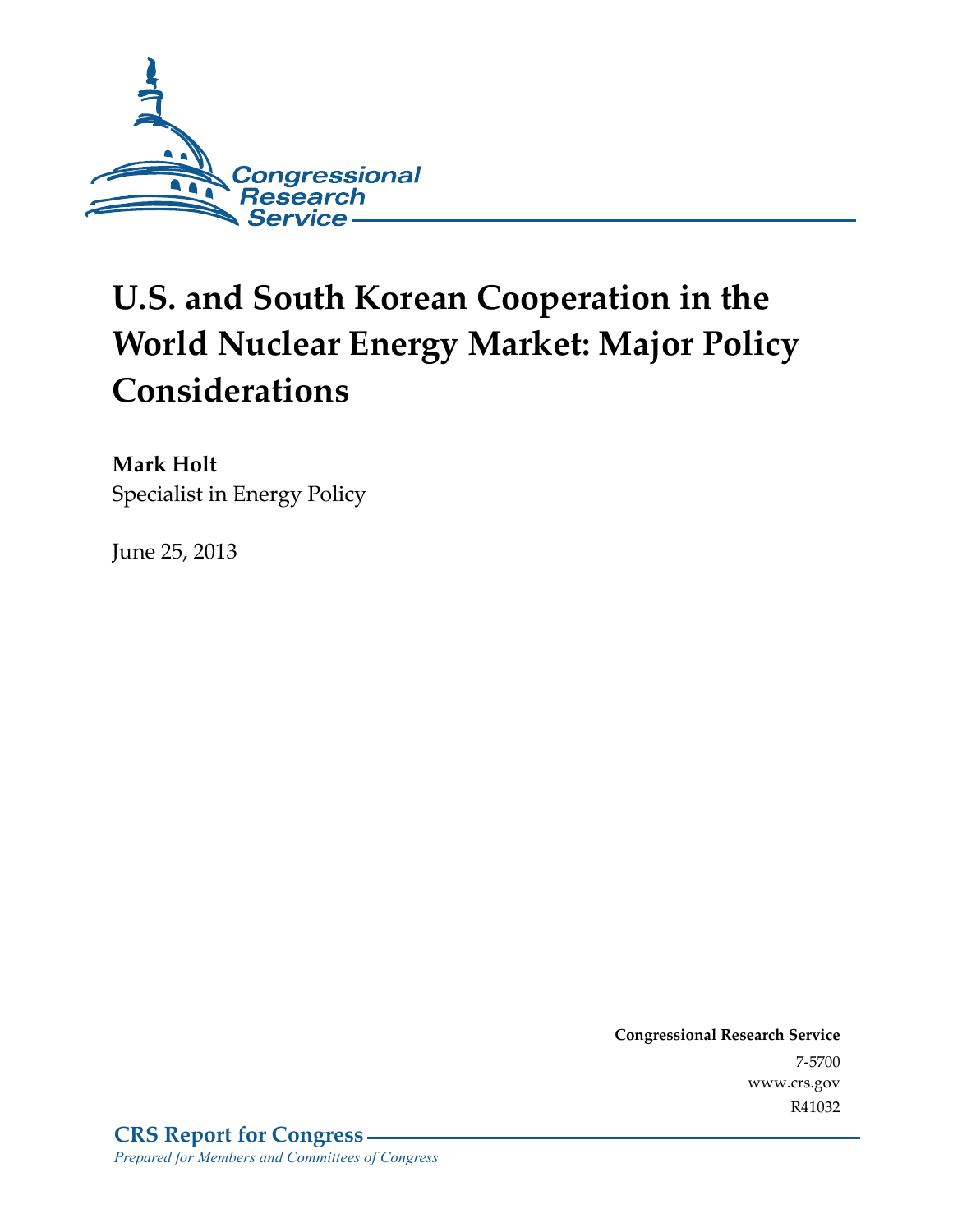## **Summary**

A South Korean consortium signed a contract in December 2009 to provide four commercial nuclear reactors to the United Arab Emirates (UAE), signaling a new role for South Korea in the world nuclear energy market. The \$20 billion deal indicates that South Korea has completed the transition from passive purchaser of turn-key nuclear plants in the 1970s to major nuclear technology supplier, capable of competing with the largest and most experienced nuclear technology companies in the world.

In the 1970s, South Korea launched its nuclear power program through the government-owned Korea Electric Company (now Korea Electric Power Corporation, KEPCO), which purchased the country's first nuclear power units from Westinghouse. In the early years of the Korean nuclear program, Westinghouse and other foreign suppliers delivered completed plants with minimal Korean industry input. After the first three units, Korean firms took over the construction work on subsequent plants, although the reactor systems, turbine-generators, and architect/engineering services continued to be provided primarily by non-Korean companies. In 1987, KEPCO embarked on an effort to establish a standard Korean design, selecting the System 80 design from the U.S. firm Combustion Engineering as the basis. Combustion Engineering won the competition for the Korean standard design contract by agreeing to full technology transfer, according to KEPCO. The technology transfer program resulted in the development of the APR-1400 power plant, which is the design purchased by the UAE.

In the UAE deal, the South Korean consortium is headed by KEPCO and includes other major Korean industrial companies that are involved in Korea's rapidly growing domestic nuclear power plant construction program. The consortium also includes Pittsburgh-based Westinghouse Electric Company, which currently owns the U.S. design on which the Korean design is based, and the Japanese industrial conglomerate Toshiba, which now owns most of Westinghouse. Because the AP-1400 is based on a U.S. design, U.S. export controls will continue to apply.

U.S.-Korean nuclear energy cooperation is conducted under a "123 agreement" required by Section 123 of the Atomic Energy Act of 1954. The current agreement was signed in 1973 and will expire on March 19, 2014. A new 123 agreement does not require congressional approval, but it must lie before Congress for 90 days of continuous session before going into effect.

As with most U.S. 123 agreements, the existing U.S.-Korean agreement requires U.S. consent for any reprocessing or enrichment activities related to U.S.-supplied materials and technology. Korea is requesting that the new 123 agreement include U.S. advance consent for future Korean civilian reprocessing and enrichment activities. The United States has opposed the idea, on grounds of general nonproliferation policy and the complications that such activities might pose for other security issues on the Korean peninsula. To comply with the 90-day congressional review requirement, a new agreement probably would need to have been submitted to Congress by spring 2013. Any lapse in the agreement could affect exports of U.S. nuclear materials and reactor components to Korea, potentially affecting ongoing construction of the UAE project.

With time running out to address the fundamental U.S. and Korean differences over reprocessing, the two countries announced on April 24, 2013, that they would extend the existing agreement by two years to allow for additional negotiations. Legislation to authorize the two-year extension was introduced by Representative Royce on June 20, 2013 (H.R. 2449).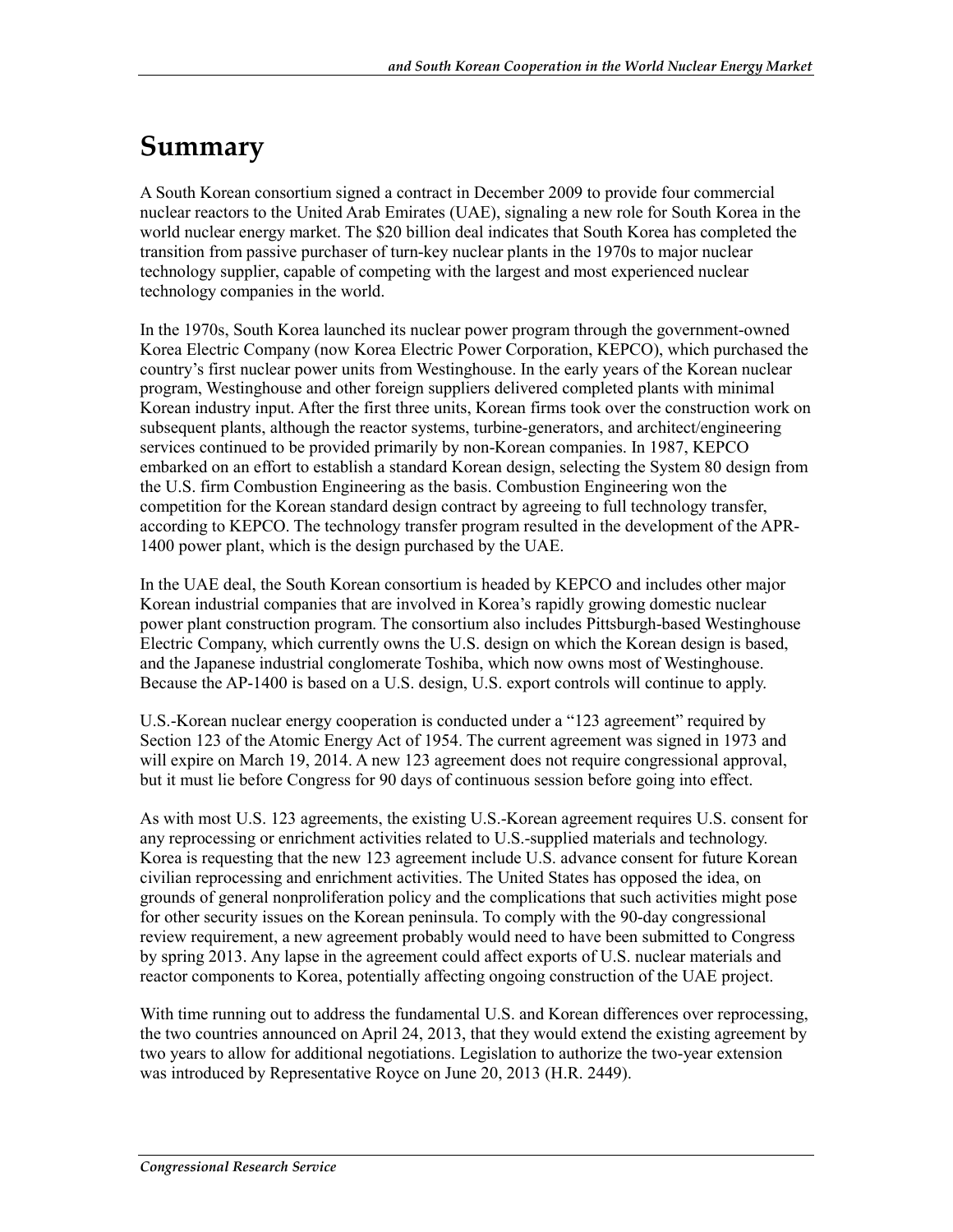## **Contents**

#### **Figures**

|--|

#### **Tables**

#### **Contacts**

|--|--|--|--|--|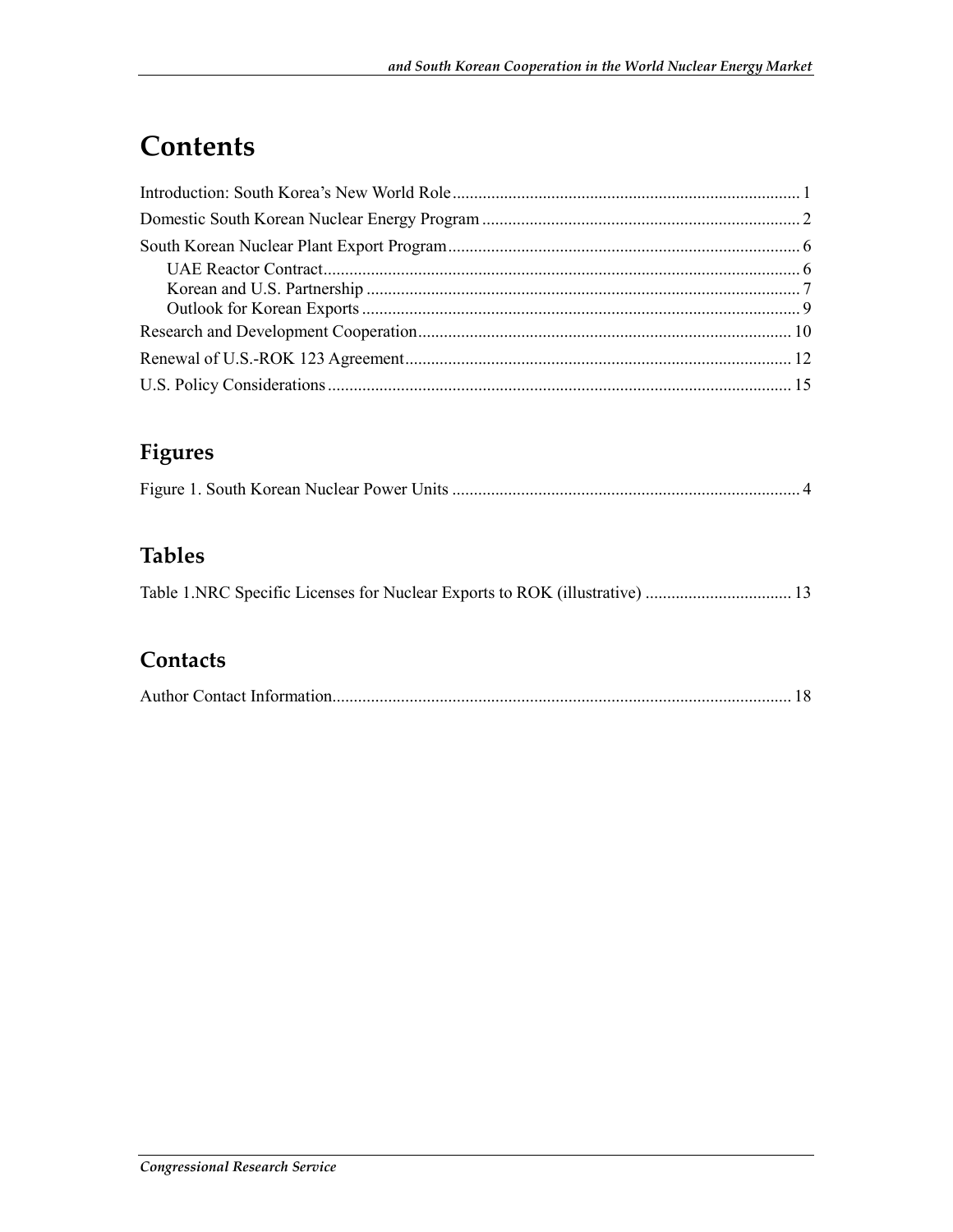## **Introduction: South Korea's New World Role**

The December 2009 contract by a South Korean consortium to provide four commercial nuclear reactors to the United Arab Emirates (UAE) signaled a new role for South Korea in the world nuclear energy market. The \$20 billion deal indicates that South Korea (the Republic of Korea, ROK) has completed the transition from passive purchaser of turn-key nuclear plants in the 1970s to major nuclear technology supplier, now capable of competing with the largest and most experienced nuclear technology companies in the world.

Because the plants being exported by South Korea are based on a U.S. design, U.S. export controls will continue to apply. Westinghouse obtained the necessary authorization in March 2010 from the U.S. Department of Energy (DOE) to transfer information related to the technology to the UAE.<sup>1</sup> A December 2009 peaceful nuclear cooperation agreement between the UAE and the United States, required for nuclear trade by Section 123 of the Atomic Energy Act, was intended to ease weapons proliferation concerns by stipulating that the UAE would not develop fuel cycle facilities to support its planned nuclear power program. The UAE program may establish a precedent for U.S. policy on future Korean exports to non-nuclear power nations, which is likely to be of continuing congressional interest.

South Korea's growing status in the world nuclear market is an important consideration in the renewal of the existing U.S.-Korea nuclear cooperation agreement, which expires in March 2014. South Korea wants the new "123 agreement" to include advance U.S. consent for reprocessing of spent nuclear fuel and enrichment of uranium—sensitive fuel cycle technologies that are not currently permitted. The Korean Minister of the Knowledge Economy called for Korea to achieve "peaceful nuclear sovereignty" under future U.S. agreements.<sup>2</sup> Korea contends that it needs to be able to offer full fuel cycle services to potential nuclear reactor customers in order to compete worldwide. The United States is concerned about the nuclear weapons proliferation implications of such an expansion of enrichment and reprocessing, along with its potential impact on other security issues on the Korean peninsula. Congress will have an opportunity to review any new agreement before it takes effect.

With time running out to address the fundamental U.S. and Korean differences over reprocessing, the two countries announced on April 24, 2013, that they would extend the existing 123 agreement by two years to allow for additional negotiations. Legislation to authorize the two-year extension was introduced by Representative Royce on June 20, 2013 (H.R. 2449).

South Korea's nuclear technology progression has been similar to the earlier nuclear paths of France and Japan, which appear likely to be followed in the future by China. France, Japan, and now South Korea developed their nuclear power industries with technology and designs licensed from U.S. companies to supply domestic energy needs. In each case, the licensees assumed progressively greater responsibility for construction of the U.S.-designed units and eventually the engineering and design as well. The foreign firms now compete for nuclear plant contracts throughout the world, including the United States, either in consortia with their former U.S. licensors or independently.

<sup>1&</sup>lt;br><sup>1</sup> Presentation by Westinghouse Electric Company President Aris Candris, December 1, 2011.

<sup>&</sup>lt;sup>2</sup> "Seoul Wants 'Sovereignty' in Peaceful Nuclear Development," *Chosun Ilbo*, December 31, 2009.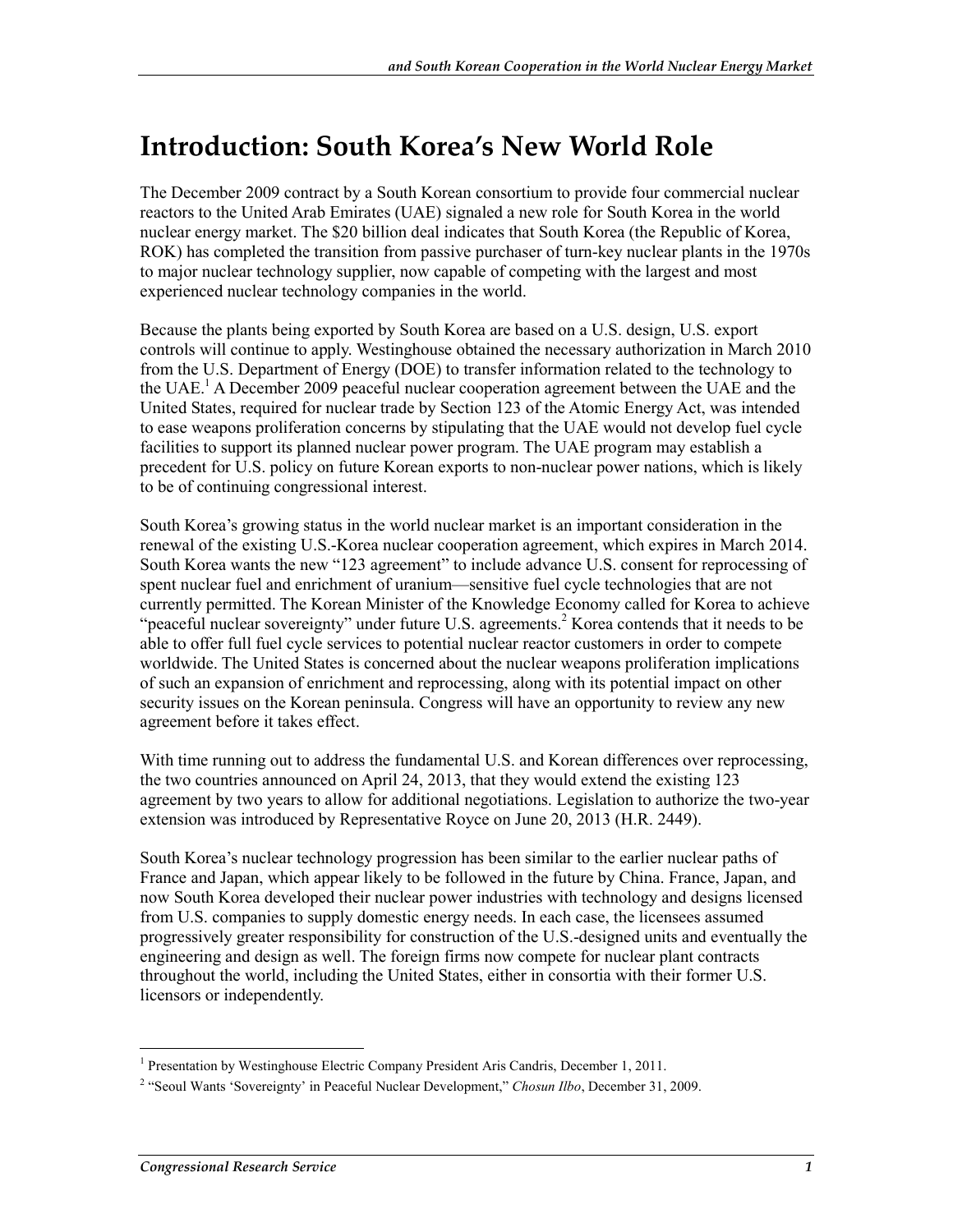In the UAE deal, the South Korean consortium is headed by government-owned Korea Electric Power Corporation (KEPCO) and includes other major Korean industrial companies that are involved in Korea's rapidly growing domestic nuclear power plant construction program. The consortium also includes Pittsburgh-based Westinghouse Electric Company, which currently owns the U.S. design on which the Korean design is based, and the Japanese industrial conglomerate Toshiba, now the majority owner of Westinghouse.

Although Korean companies now take the lead on design and construction of Korea's nuclear power plants, Westinghouse still provides support under the design license. Such support typically includes components, instrumentation and control equipment, and technical and engineering services. The Korean plant to be built in the UAE, the APR-1400 model, is a modified version of the System 80+ design developed by the U.S. firm Combustion Engineering (C-E), which was later acquired by Westinghouse. The total value of components and services to be provided for the UAE project by Westinghouse and other U.S. companies is estimated at about \$2 billion, according to a financial package approved in September 2012 by the U.S. Export-Import Bank.<sup>3</sup>

## **Domestic South Korean Nuclear Energy Program**

When the construction of South Korea's first commercial nuclear power plant began in 1972, the South Korean economy was about 7.5% the size of Japan's, and the country's per-capita income was slightly lower than that of North Korea.<sup>4</sup> With such a relatively small industrial base, South Korea's plans to finance and operate a fleet of nuclear power plants could have been considered overly ambitious, and its long-term plans to master the new technology might have seemed unrealistic. But the subsequent growth of the South Korean economy—with per-capita income now rivaling other developed nations and GDP nearly 20% of Japan's—turned out to be more than sufficient to sustain the country's planned nuclear power development.

South Korea launched its nuclear power program through the government-owned Korea Electric Company (now Korea Electric Power Corporation, KEPCO), which purchased the country's first nuclear power units from Westinghouse. Those first plants were ordered on a turn-key basis, in which the foreign supplier delivered a completed plant with minimal Korean industry input. As shown in **Figure 1**, the first of these turn-key units, Kori 1, began operating in 1978. Westinghouse supplied the reactor and other components of the nuclear steam supply system (NSSS) and constructed the plant, and other western firms provided the turbine-generator and architect/engineering services. Wolsong 1 and Kori 2, coming on line in 1983, were also turn-key units, with all major components and construction services provided primarily by non-Korean companies.

After those first three units, Korean firms took over the construction work on subsequent plants, beginning with Kori 3, which began commercial operation in 1985. However, the NSSS, turbinegenerators, and architect/engineering services continued to be provided primarily by non-Korean companies, including Westinghouse, Atomic Energy of Canada Limited (AECL), and the French

<sup>1</sup> 3 Freebairn, William, "U.S. Portion of UAE Project Grew Due to Long-Term Funds, Rates: Ex-Im," *Nucleonics Week*, December 6, 2012.

<sup>4</sup> Angus Maddison, *The World Economy: Historical Statistics*, Organization for Economic Cooperation and Development, 2006, pp. 298-306.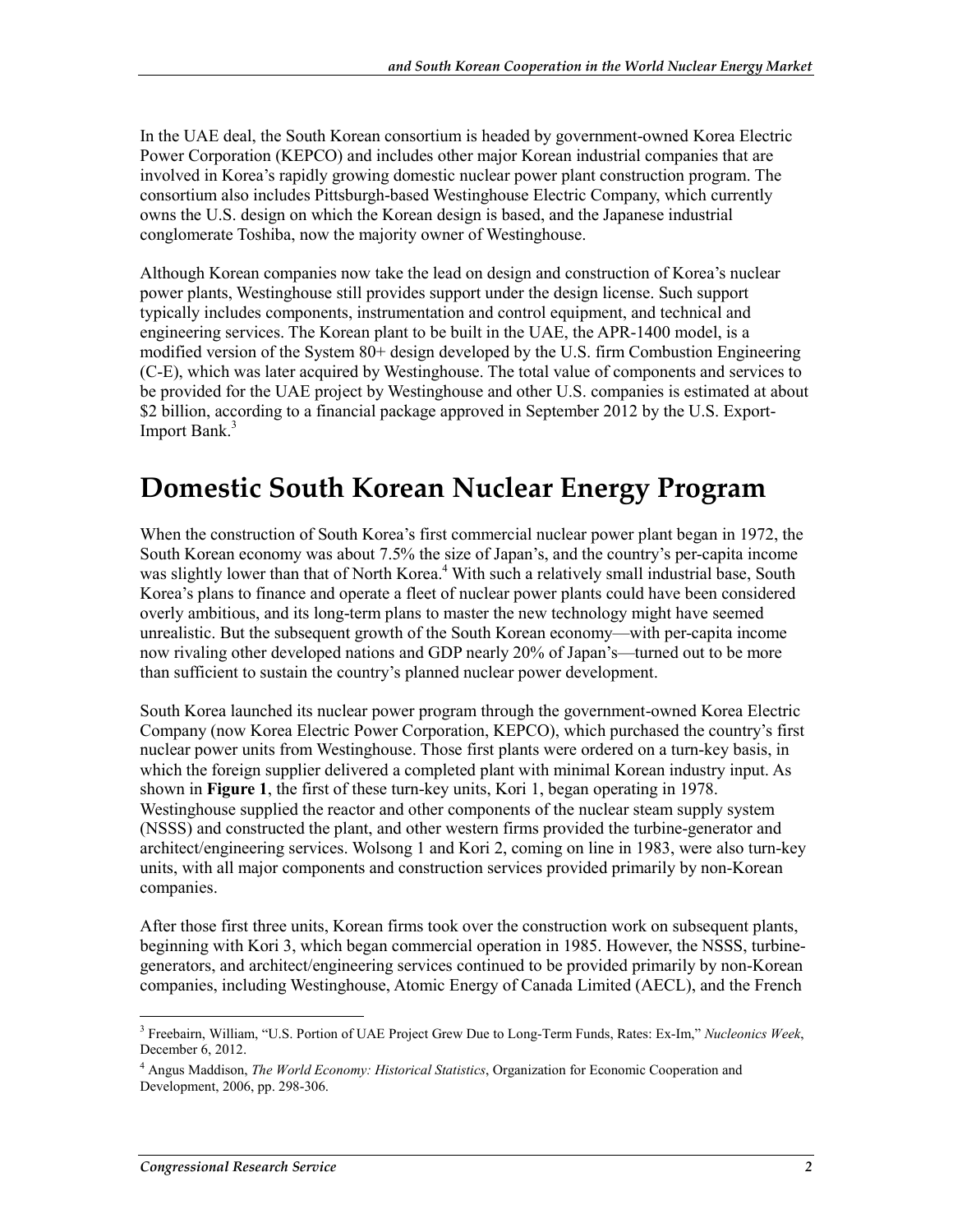firm Framatome, which had previously licensed its design from Westinghouse. That arrangement continued for the next six units, which came on line from 1995-1999.

In 1987, KEPCO embarked on an effort to establish a standard Korean design, selecting the System 80 design from the U.S. firm Combustion Engineering  $(C-E)$  as the basis.<sup>5</sup> The System 80 design had been used for three identical units nearing completion at Palo Verde, AZ.

 5 World Nuclear Association, "South Korea Country Report," December 2012, http://www.world-nuclear.org/info/ inf81.html.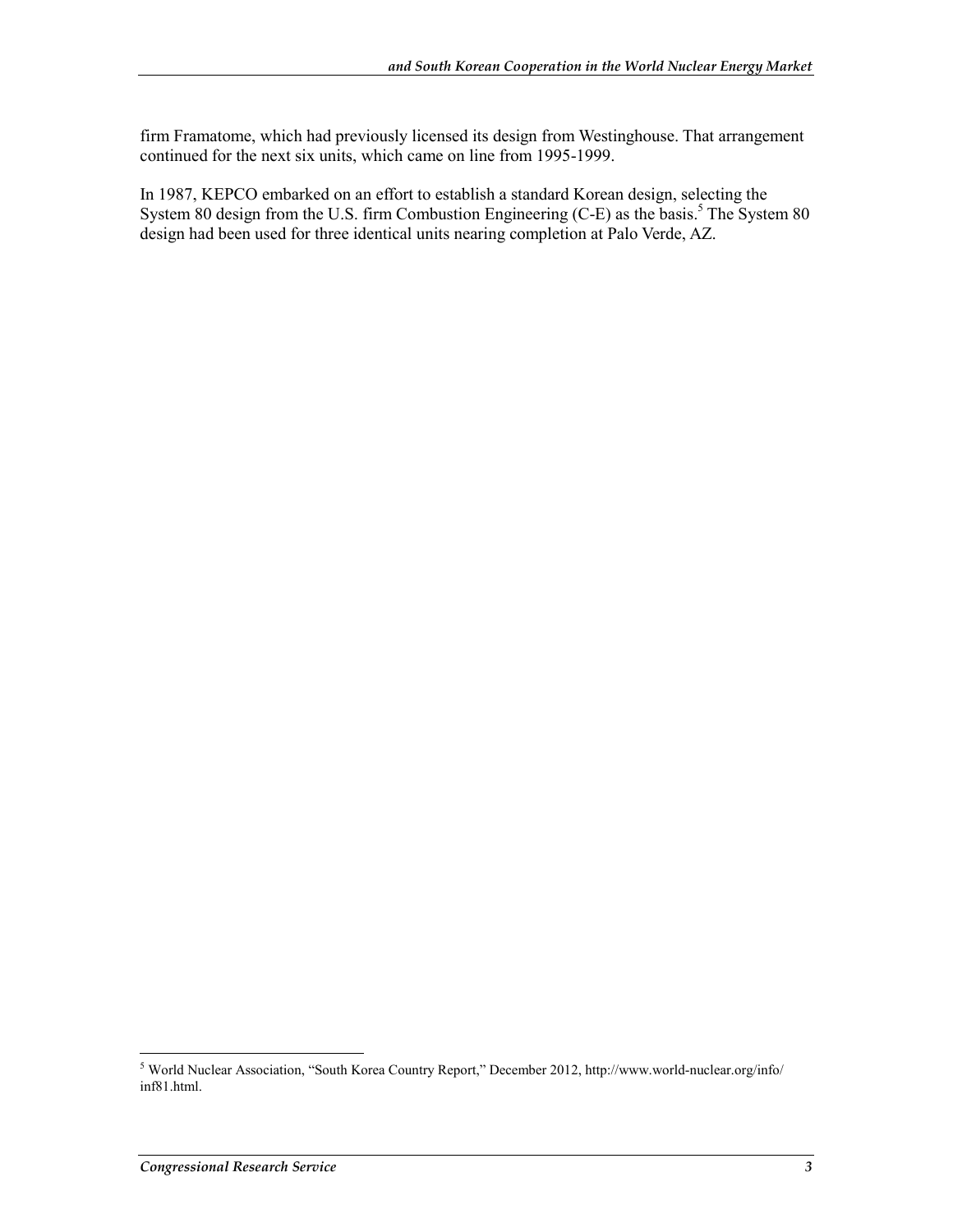| <b>Year of Operation/</b><br><b>Reactor Name</b>                                                                                                                                                      | <b>Reactor</b><br><b>Supplier</b> | Generator<br><b>Supplier</b>              | <b>Architect</b><br><b>Engineer</b> | <b>Construction</b><br><b>Contractor</b> |
|-------------------------------------------------------------------------------------------------------------------------------------------------------------------------------------------------------|-----------------------------------|-------------------------------------------|-------------------------------------|------------------------------------------|
| 1978 Kori 1                                                                                                                                                                                           | Westinghouse                      | GE (UK)                                   | Gilbert                             | Westinghouse                             |
| <b>1983</b> Wolsong 1                                                                                                                                                                                 | <b>AECL</b>                       | NE (UK)                                   | <b>AECL</b>                         | <b>AECL</b>                              |
| 1983 Kori 2                                                                                                                                                                                           | Westinghouse                      | GE (UK)                                   | Gilbert                             | Westinghouse                             |
| 1985 Kori 3                                                                                                                                                                                           | Westinghouse                      | GE (UK)                                   | <b>Bechtel</b>                      | Hyundai                                  |
| 1986 Kori 4                                                                                                                                                                                           | Westinghouse                      | GE (UK)                                   | <b>Bechtel</b>                      | Hyundai                                  |
| 1986 Yonggwang 1                                                                                                                                                                                      | Westinghouse                      | Westinghouse                              | <b>Bechtel</b>                      | Hyundai                                  |
| 1987 Yonggwang 2                                                                                                                                                                                      | Westinghouse                      | Westinghouse                              | <b>Bechtel</b>                      | Hyundai                                  |
| <b>1988 Ulchin 1</b>                                                                                                                                                                                  | <b>Framatome</b>                  | Alstom                                    | Framatome                           | Dong Ah/Hanjung                          |
| <b>1989</b> Ulchin 2                                                                                                                                                                                  | Framatome                         | Alstom                                    | Framatome                           | Dong Ah/Hanjung                          |
| 1995 Yonggwang 3                                                                                                                                                                                      | Hanjung/C-E                       | Hanjung/GE                                | KOPEC/S&L                           | Hyundai                                  |
| 1996 Yonggwang 4                                                                                                                                                                                      | Hanjung/C-E                       | Hanjung/GE                                | KOPEC/S&L                           | Hyundai                                  |
| <b>1997</b> Wolsong 2                                                                                                                                                                                 | <b>AECL/Hanjung</b>               | Hanjung/GE                                | <b>AECL/KOPEC</b>                   | Hyundai                                  |
| <b>1998</b> Wolsong 3                                                                                                                                                                                 | AECL/Hanjung                      | Hanjung/GE                                | <b>AECL/KOPEC</b>                   | <b>Daewoo</b>                            |
| <b>1998</b> Ulchin 3                                                                                                                                                                                  | Hanjung/C-E                       | Hanjung/GE                                | KOPEC/S&L                           | Dong Ah/Hanjung                          |
| <b>1999</b> Wolsong 4                                                                                                                                                                                 | AECL/Hanjung                      | Hanjung/GE                                | <b>AECL/KOPEC</b>                   | Daewoo                                   |
| <b>1999</b> Ulchin 4                                                                                                                                                                                  | Hanjung/C-E                       | Hanjung/GE                                | KOPEC/S&L                           | Dong Ah/Hanjung                          |
| 2002 Yonggwang 5                                                                                                                                                                                      | Doosan                            | Doosan                                    | <b>KOPEC</b>                        | Hyundai/Daelim                           |
| 2002 Yonggwang 6                                                                                                                                                                                      | Doosan                            | Doosan                                    | <b>KOPEC</b>                        | Hyundai/Daelim                           |
| 2004 Ulchin 5                                                                                                                                                                                         | Doosan                            | Doosan                                    | <b>KOPEC</b>                        | Dong Ah/Doosan/Samsung                   |
| 2005 Ulchin 6                                                                                                                                                                                         | Doosan                            | Doosan                                    | <b>KOPEC</b>                        | Dong Ah/Doosan/Samsung                   |
|                                                                                                                                                                                                       |                                   |                                           |                                     |                                          |
| Non-Korean<br>Companies                                                                                                                                                                               |                                   | Non-Korean and<br><b>Korean Companies</b> | <b>Korean Companies</b>             |                                          |
| AECL: Atomic Energy of Canada Ltd.<br><b>KOPEC: Korea Power Engineering Company</b><br>C-E: Combustian Engineering<br>NE: Northern Engineering<br><b>GE: General Electric</b><br>S&L: Sargent & Lundy |                                   |                                           |                                     |                                          |

#### **Figure 1. South Korean Nuclear Power Units**  Major Categories of Work Conducted By Domestic and Foreign Companies

**Source:** Nuclear News, *World List of Nuclear Power Plants*, March 2009.

Combustion Engineering won the competition for the Korean standard design contract by agreeing to full technology transfer, according to KEPCO. A 10-year technology license agreement was signed in 1987 and extended for 10 more years in 1997. The U.S. contractors for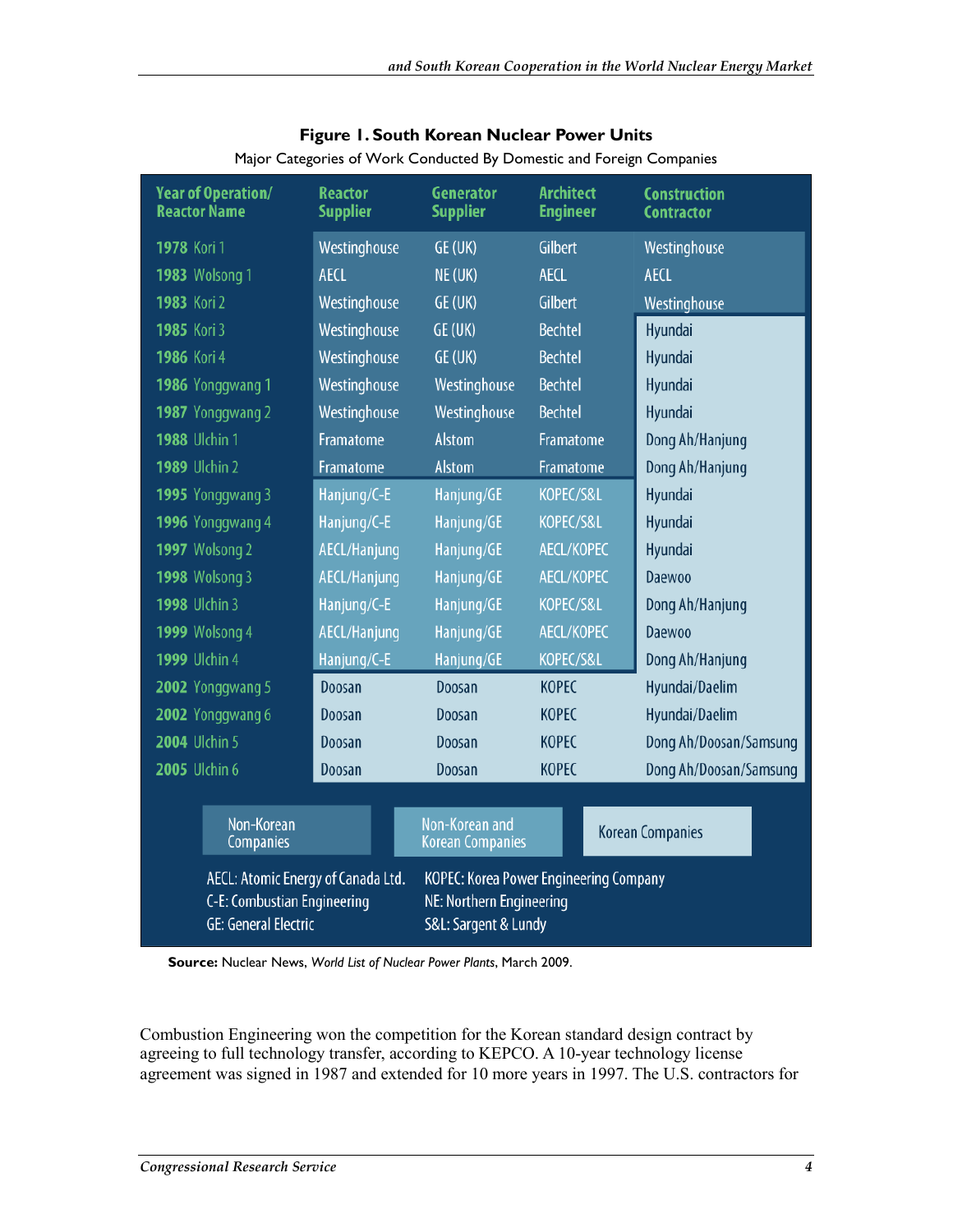the turbine-generators (General Electric) and architect/engineering services (Sargent & Lundy) agreed to transfer key technology as well.

All of the major U.S. companies working on the new C-E plants agreed to serve as subcontractors to Korean firms: Combustion Engineering to Hanjung (now Doosan), General Electric (GE) also to Hanjung, and Sargent & Lundy (S&L) to Korea Power Engineering Company (KOPEC), which is majority owned by KEPCO.<sup>6</sup> Yonggwang 3 and 4 and Ulchin 3 and 4, which began operating from 1995 to 1999, were constructed under that arrangement. A similar partnership was formed with Atomic Energy of Canada Limited (AECL) to build Wolsong 2-4, completed during 1997 through 1999. Plant construction continued to be carried out by Korean companies. Components and work shared by Korean and foreign firms are shown in **Figure 1**.

Korean reactor designers worked with C-E, which became part of Westinghouse in 2000, to develop a standard Korean design from the System 80 model. This effort resulted in the 1,000 megawatt Optimized Power Reactor (OPR-1000). The seven OPR-1000 units that have been completed since 1999 were built and constructed almost entirely by Korean firms. However, some key components continued to be supplied or heavily supported by non-Korean firms, constituting a small percentage of each nuclear unit's total cost.

Development of a larger and more advanced model of the Korean standard design was based on the C-E System 80+ design that received U.S. standard design certification from the Nuclear Regulatory Commission (NRC) in May 1997. The Korea Atomic Energy Research Institute  $(KAERI)$  helped develop the U.S. design,<sup>7</sup> complementing work on the Korean version of the design that began in 1992. The Korean design was largely completed by 1999 and was designated the APR-1400. $8$ 

South Korea currently has four nuclear units under construction, one OPR-1000 and three APR-1400s, to be completed between 2013 and 2017. Five more APR-1400s are planned to be completed between 2018 and 2021. That construction program would increase the country's nuclear power reactors from 23 to 32, and nuclear power generating capacity from 20,800 megawatts to 32,500 megawatts.<sup>9</sup> South Korea's long-term electricity plan calls for increasing nuclear capacity to 42,700 megawatts by 2030, the equivalent of about seven additional APR-1400s after 2021.<sup>10</sup> South Korea generated 35% of its electricity from nuclear plants in 2011<sup>11</sup> and plans to increase that share to 59% by 2030.<sup>12</sup>

Ever since South Korea completed the first nuclear unit in which Korean firms participated in all phases of development—Yonggwang 3 in 1995—the country has opened an average of about one

<sup>&</sup>lt;u>.</u> 6 Gary Baker and Shin Ho-Chul, "Korean Utility and Three U.S. Firms Ink Nuclear Building Deal," *Nucleonics Week*, April 16, 1987, p. 5.

<sup>7</sup> National Academy of Sciences, *Nuclear Power: Technical and Institutional Options for the Future*, Washington, DC, 1992, p. 100.

<sup>8</sup> World Nuclear Association, "South Korean Country Report," op. cit.

<sup>&</sup>lt;sup>9</sup> World Nuclear Association, "South Korean Country Report," op. cit.

<sup>10</sup> Korea Atomic Energy Research Institute, *Nuclear Power and R&D Programs in Korea*, Presentation to CRS visitors, Daejeon, South Korea, July 27, 2009, pp. 11-12.

<sup>&</sup>lt;sup>11</sup> World Nuclear Association, "Nuclear Share Figures, 2001-2011," http://www.world-nuclear.org/info/nshare.html.

<sup>&</sup>lt;sup>12</sup> Jae-min Ahn, "Industry Perspectives on Korean Nuclear Program," Presentation to U.S.-ROK Workshop on Nuclear Energy and Nonproliferation, Washington, DC, January 20, 2010.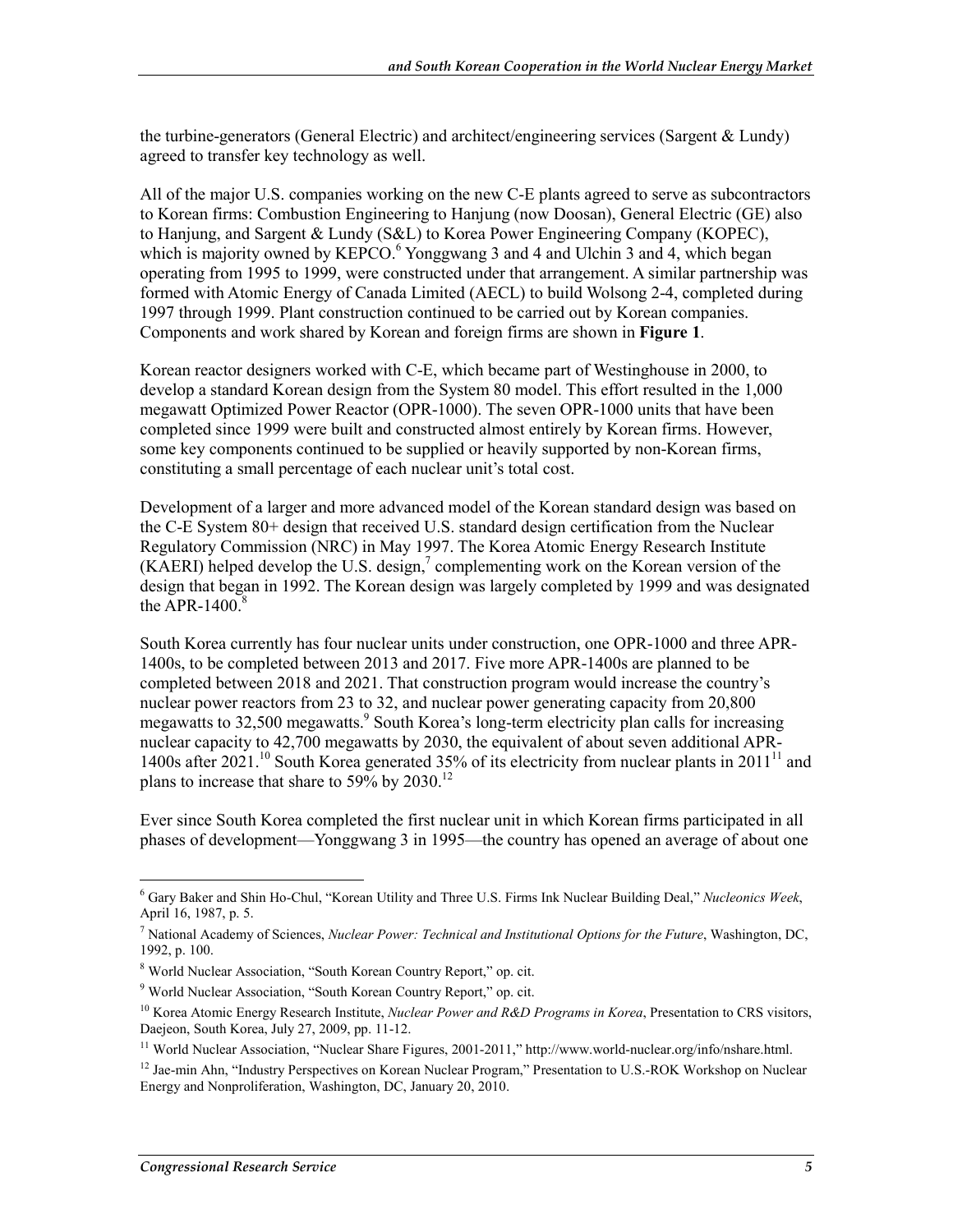unit every 18 months. Starting after the most recent reactor, Shin Wolsong 1, began commercial operation in July 2012, South Korea plans to complete an average of about one reactor per year through 2030. With the planned rate of domestic nuclear plant construction remaining fairly stable, it would appear that any significant expansion of South Korea's nuclear engineering and construction industry would depend on exports.

## **South Korean Nuclear Plant Export Program**

The South Korean government expects KEPCO's reactor sale to the UAE to constitute the leading edge of a much larger nuclear power marketing effort throughout the world. According to news media reports, the Ministry of Knowledge Economy (MKE), which is responsible for industrial and trade policy, had established a goal for South Korea to capture 20% of the world nuclear power plant market during the next 20 years. Based on an estimated world market of about 400 large commercial reactors through 2030, a 20% penetration would result in South Korean exports of 80 reactors during the next 20 years, with an estimated value of \$400 billion.<sup>13</sup> There have been recent indications that South Korea is scaling back those targets, as well as its expectations for world nuclear growth, but the country is competing vigorously for export sales, particularly in the Middle East and North Africa.<sup>14</sup>

#### **UAE Reactor Contract**

As South Korea's first foreign reactor sale, the UAE contract for the four-unit Barakah plant is likely to establish a template for future exports. The companies involved in the UAE project appear to be the same ones that are currently building Korean domestic nuclear plants and are likely to play similar roles in the export program. The importance placed by the ROK government on the contract was underscored by the presence of South Korean President Lee Myung-bak at the signing ceremony in the UAE December 27, 2009, along with UAE President Sheikh Khalifa bin Zayed al-Nahayan.<sup>15</sup> Construction of the first Barakah reactor officially began in July 2012.<sup>16</sup>

The selection of the KEPCO consortium was made by the Emirates Nuclear Energy Corporation (ENEC), which will oversee the contract's implementation. According to a statement issued by ENEC, the contract includes the following major provisions: $17$ 

• The KEPCO consortium will design, build, help operate and maintain, and provide initial fuel for four APR-1400 nuclear units at a total cost of about \$20 billion. A "high percentage of the contract" will be under a fixed price.

<sup>1</sup> 13 World Nuclear News. "South Korea Weeks to Boost Reactor Exports," January 13, 2010, http://www.world-nuclearnews.org/NP-South\_Korea\_seeks\_to\_boost\_reactor\_exports-1301104.html.

<sup>14</sup> World Nuclear Association, "Nuclear Power in South Korea," May 29, 2013, http://www.world-nuclear.org/info/ Country-Profiles/Countries-O-S/South-Korea.

<sup>15</sup> Amena Bakr, "South Korean Group Wins \$40bn UAE Nuclear Deal," *Arabian Business.com*, December 27, 2009.

<sup>16</sup> World Nuclear Association, "Nuclear Power in the United Arab Emirates," September 2012, http://www.worldnuclear.org/info/UAE\_nuclear\_power\_inf123.html.

<sup>&</sup>lt;sup>17</sup> Emirates Nuclear Energy Corporation, "UAE Selects Korea Electric Power Corp. Team as Prime Contractor for Peaceful Nuclear Power Program," press release, December 27, 2009, http://www.enec.gov.ae/news/uae-selects-koreaelectric-power-corp-team-as-prime-contractor-f/.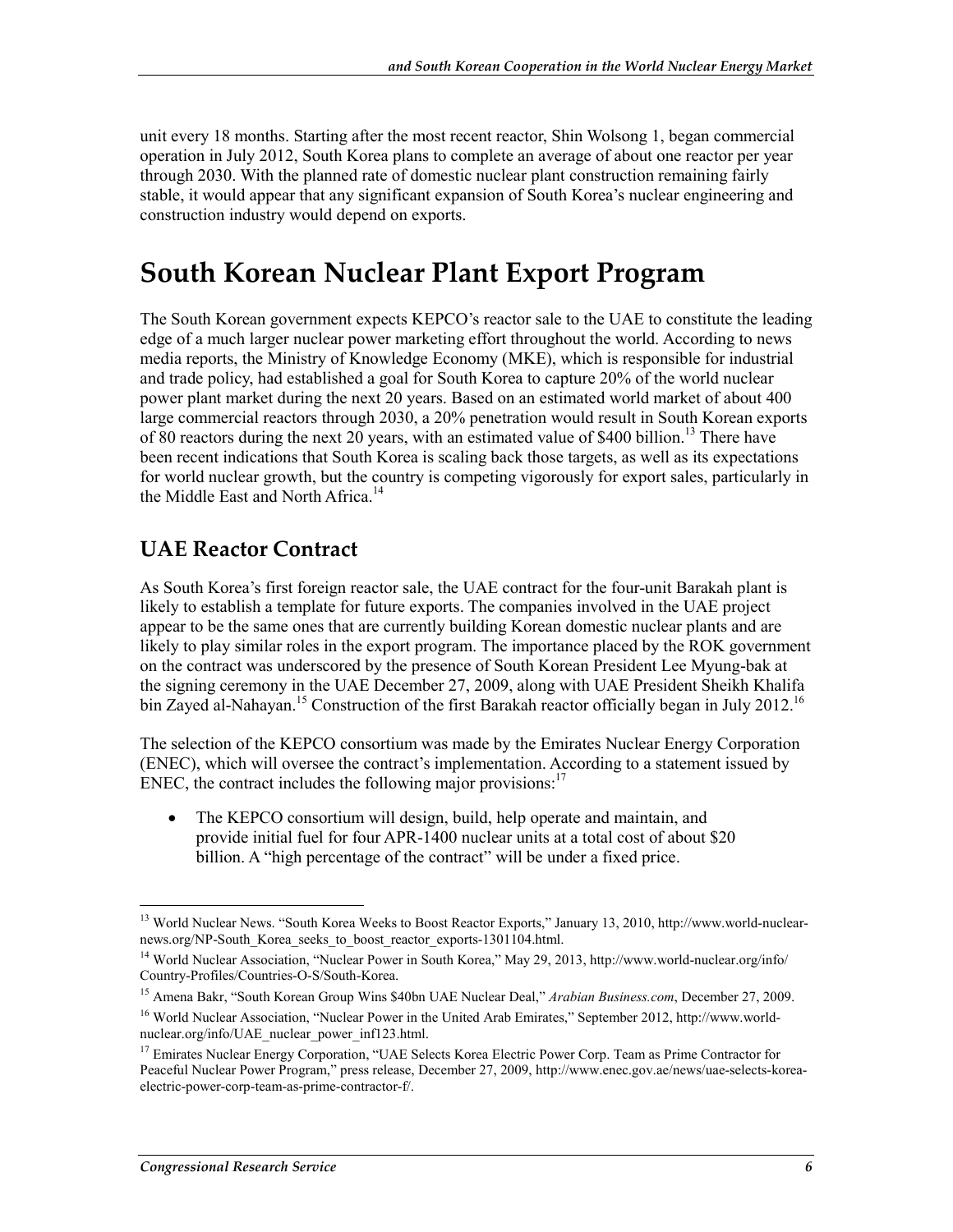- Korean investors will have an equity interest in the UAE plants.
- The first unit is to begin commercial operation in 2017, with the other three to be completed by 2020.
- Extensive training, human resources development, and education is to be provided to allow UAE to eventually provide most of the nuclear plant staffing and develop commercial infrastructure and support businesses.
- A potential follow-on contract for long-term operation and maintenance of the Barakah plant, worth as much as another \$20 billion over 60 years, $18$  is under discussion with KEPCO and other vendors.

The Korean consortium was selected over two other proposals, from Areva and General Electric-Hitachi. According to media reports, the decision was strongly affected by price. One report indicated that the KEPCO total of \$20 billion was 30% lower than the Areva bid, which in turn was lower than the GE-Hitachi offer.<sup>19</sup> Another report described KEPCO's price as \$16 billion lower than Areva's.<sup>20</sup> KEPCO's bid averages out to \$5 billion per reactor, which is higher than a reported estimate of \$3.15 billion for each of two APR-1400s being built at the Shin-Kori site in Korea, with the difference ascribed to the additional costs of operating in a country with no previous nuclear experience.<sup>21</sup> The \$20 billion cost of 5,600 megawatts of electric generating capacity works out to \$3,571 per kilowatt, excluding financing costs, substantially lower than the most recent estimate of \$5,339 per kilowatt for U.S. reactors by the Energy Information Administration.<sup>22</sup>

#### **Korean and U.S. Partnership**

As noted above, the Korean and U.S. companies involved in the UAE project have worked together extensively in the past on the domestic Korean nuclear power program, with Korean firms gradually taking over most of the work. U.S. participation in future domestic Korean nuclear plants is expected to be very small, but it may be larger in Korean reactor exports such as Barakah. Below are the members of the KEPCO consortium and their roles in the UAE project:

- *KEPCO*. Prime contractor and project integration.
- *Korea Hydro and Nuclear Power Company (KHNP).* Operating company for Korean nuclear power plants. To serve as engineering, procurement, and construction contractor and operator. KEPCO subsidiary.
- *KOPEC*. Nuclear power plant architect/engineering services. Majority owned by KEPCO.
- *Korea Nuclear Fuel Company (KNF)*. Initial nuclear fuel loads.

1

 $18$  Bakr, op. cit.

<sup>19</sup> Chris Stanton, "Nuclear Bid to Be Industry Norm," *The National*, December 28, 2009, http://www.thenational.ae/ apps/pbcs.dll/article?AID=/20091228/BUSINESS/712289928.

<sup>20</sup> Bakr, op. cit.

<sup>21</sup> Stanton, op. cit.

<sup>&</sup>lt;sup>22</sup> U.S. Energy Information Administration, "Updated Capital Cost Estimates for Electricity Generation Plants," Table

<sup>2,</sup> November 2010, http://www.eia.gov/oiaf/beck\_plantcosts/index.html.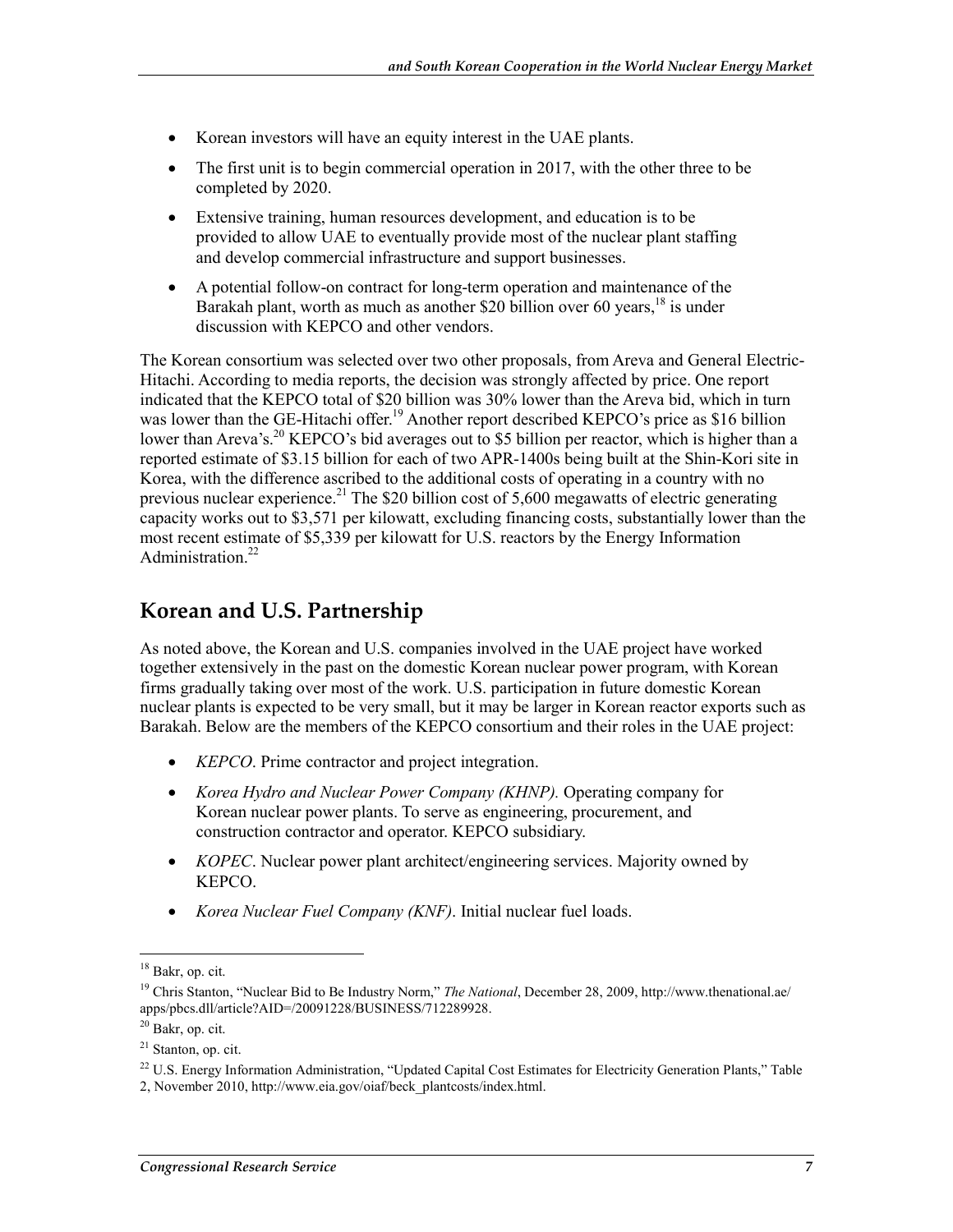- *Korea Plant Service and Engineering Company (KPS)*. Plant maintenance.<sup>23</sup> Majority owned by KEPCO.
- *Doosan Heavy Industries & Construction*. Fabrication of nuclear steam supply system and other major components.
- *Samsung C&T Corporation*. Plant construction.
- *Hyundai Engineering and Construction*. Plant construction.
- *Westinghouse Electric Company*. Technical and engineering support services and various components.
- *Toshiba Corporation*. Majority owner of Westinghouse. Role unspecified. Possible component supply and technical consulting.

Westinghouse and other U.S. companies are now expected to carry out about 10% of the work on the Barakah project, double the initial estimates. The Export-Import Bank of the United States in September 2012 approved \$2 billion in financing for U.S. equipment and services for Barakah, mostly to be provided by Westinghouse and its U.S. sub-suppliers. "The Barakah project will allow us to maintain about 600 U.S. jobs," Westinghouse said after the Ex-Im Bank financing approval. The Ex-Im Bank estimated that, overall, the \$2 billion in financing would "support approximately 5,000 American jobs across 17 states." Items to be supplied by Westinghouse and other U.S. companies include reactor coolant pumps, reactor components, controls, engineering services, and training.<sup>24</sup>

Although most of the U.S. technology involved in the Korean standard reactor designs (OPR-1000 and APR-1400) has been successfully transferred to Korean firms as called for by the initial C-E licensing agreement in 1987, Westinghouse still considers the Korean reactors to be Westinghouse-licensed products. As a result, Korean exports of the APR-1400, such as the UAE project, will be subject to U.S. export control requirements.<sup>25</sup> In addition, certain marketing restrictions under the Westinghouse licensing arrangement have no expiration, and so they have continued under the "business cooperation agreement" that succeeded the original technology license in 2007. The provisions of the business cooperation agreement were applied to the UAE project. $26$ 

Westinghouse is also partnering with Korean industry to produce control element assemblies for C-E reactor designs, including U.S. and Korean nuclear power plants, as well as the UAE plants and other potential Korean exports. The joint venture between Westinghouse and KNF is being located at the KNF fuel fabrication plant in Daejeon, Korea, and will be 55% owned by Westinghouse.<sup>27</sup>

<sup>1</sup> 23 "KEPCO to Provide Design, Construction and Maintenance of Nuclear Reactors," *Khaleej Times Online*, December 28, 2009.

<sup>&</sup>lt;sup>24</sup> Export-Import Bank of the United States, "Ex-Im Approves \$2 Billion in Financing for Nuclear Power Plant in U.A.E.," news release, September 7, 2012, http://www.exim.gov/newsandevents/releases/2012/ex-im-approves-2 billion-in-financing-for-nuclear-power-plant-in-u-a-e.cfm.

 $25$  Lopatto, op. cit.

<sup>26</sup> Doosan Senior Vice President Jeong-Yong Park, December 1, 2011.

<sup>27</sup> April Murelio, "Westinghouse, KNF Team to Manufacture Control Element Assemblies," *Nuclear Power Industry News*, February 9, 2009.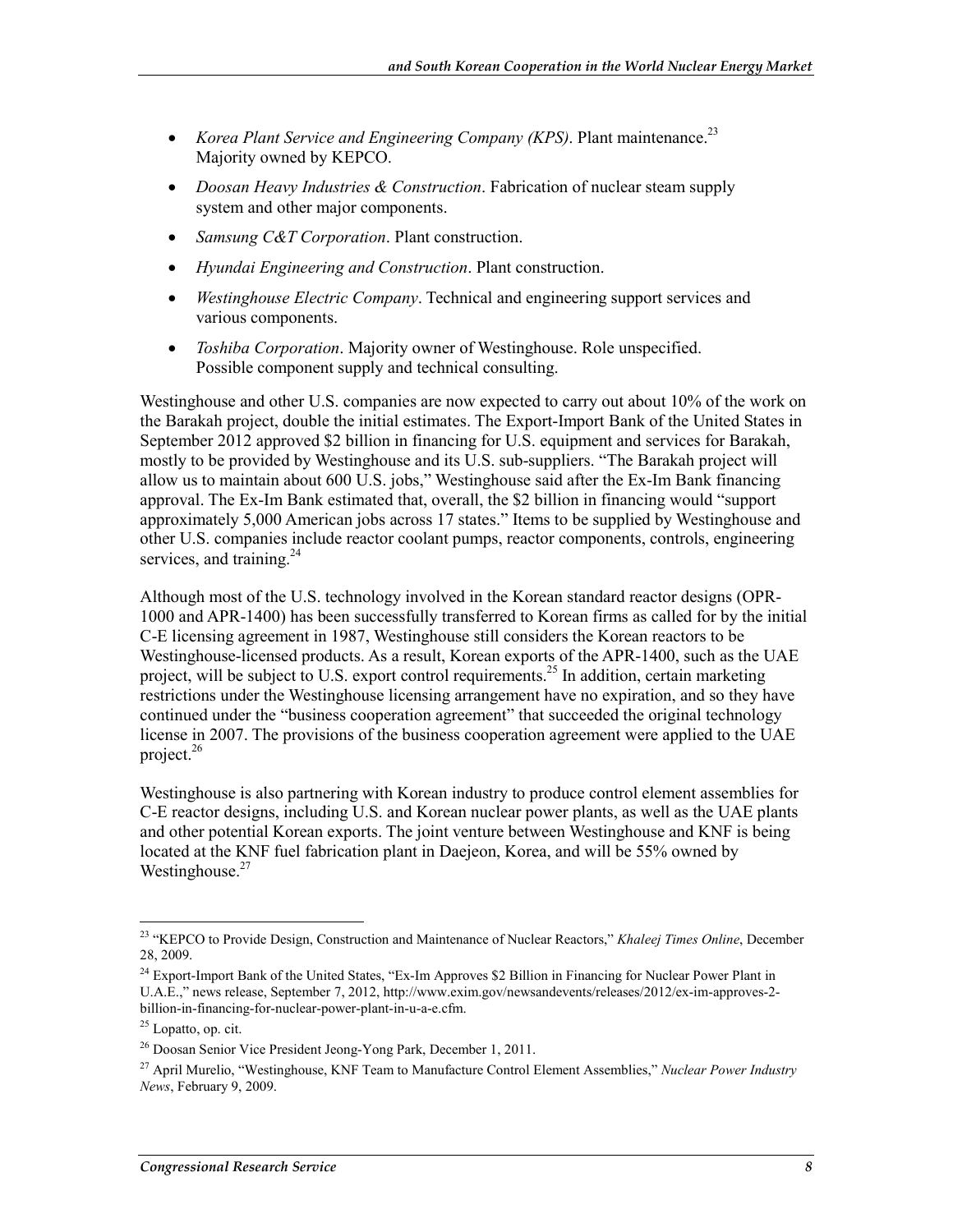#### **Outlook for Korean Exports**

The goal set by the Korean Ministry of Knowledge Economy for a 20% South Korean share of the global nuclear power plant market would place South Korea about equal to Russia and behind only France and the United States in the nuclear market, according to a ministry report to President Lee. "Nuclear power-related business will be the most profitable market after automobiles, semiconductors, and shipbuilding," the report said. MKE also called for South Korean firms to expand their share of the estimated \$78 billion world market for operation, maintenance, and repair of nuclear power plants.<sup>28</sup> As noted above, those goals may now be considered too optimistic, but South Korea still clearly intends to be a major participant in the world nuclear market.

The UAE contract added substantial credibility to MKE's export goals and changed the dynamics of the world nuclear power market. Kuwaiti officials were paraphrased as saying the UAE price "is likely to become a benchmark for atomic energy technology across the region."29 After losing the UAE contract, Areva was reported to be examining ways to modify its plant design to cut costs, such as by cutting the number of steam generators from four to two by making them larger, as in the Korean design. $30$ 

Other potential Korean export deals are under consideration in Indonesia and the United States, Westinghouse's home market. Other countries that have been mentioned in the news media include Vietnam, Malaysia, Thailand, and Middle East neighbors of the UAE.<sup>31</sup> A Korean consortium has reportedly been selected by Jordan to build the kingdom's first research reactor.<sup>32</sup> KNHP signed a preliminary agreement with Indonesian energy firm Medco Energi in July 2007 to build Korean-design reactors in Indonesia. However, Japanese firms are reportedly also under consideration.<sup>33</sup> A U.S. energy development company, Alternate Energy Holdings Incorporated (AEHI), announced in January 2010 that it was negotiating with South Korean officials on an agreement to build APR-1400 nuclear units at proposed sites in Idaho and Colorado. An AEHI news release said, "We expect the agreement to be similar to the UAE agreement announced last week. Such technology should give AEHI a serious competitive advantage."<sup>34</sup> Plans for financing for the proposed projects are unknown, however.

KEPCO took an early step toward exporting the APR-1400 to the United States by meeting with the U.S. NRC November 18, 2009, on possible standard design certification for the reactor. At the "initial pre-application meeting," KEPCO gave a presentation on the Korean nuclear industry, the U.S. and Korean work on developing the System 80+ and the APR-1400, and differences between the two designs. Prospects for NRC certification of the APR-1400 could presumably be helped by

<u>.</u>

<sup>28</sup> World Nuclear News, op. cit.

<sup>29</sup> Stanton, op. cit.

<sup>30</sup> Ann MacLachlan, "Areva Considering Ways of Cutting Costs of EPR Nuclear Reactor," *Platts Commodity News*, January 11, 2010.

<sup>&</sup>lt;sup>31</sup> Global Collaborative, "KEPCO/KHNP," http://www.globalcollab.org/Nautilus/australia/reframing/aust-ind-nuclear/ ind-np/muria/countries/kepco.

<sup>32</sup> Taylor Luck, "S. Korean Bidder to Build Nuclear Research Reactor in Jordan," *Jordan Times*, April 12, 2009.

<sup>33 &</sup>quot;S. Korea, Indonesia Sign Nuclear Cooperation Deal," *Reuters*, July 25, 2007.

<sup>&</sup>lt;sup>34</sup> Alternate Energy Holdings Incorporated, "AEHI Expects to Close Deal to Import Korean Reactors in Early 2010," press release, January 4, 2010, http://www.alternateenergyholdings.com/LinkClick.aspx?fileticket= gVVisrNAzgI%3d&tabid=1979.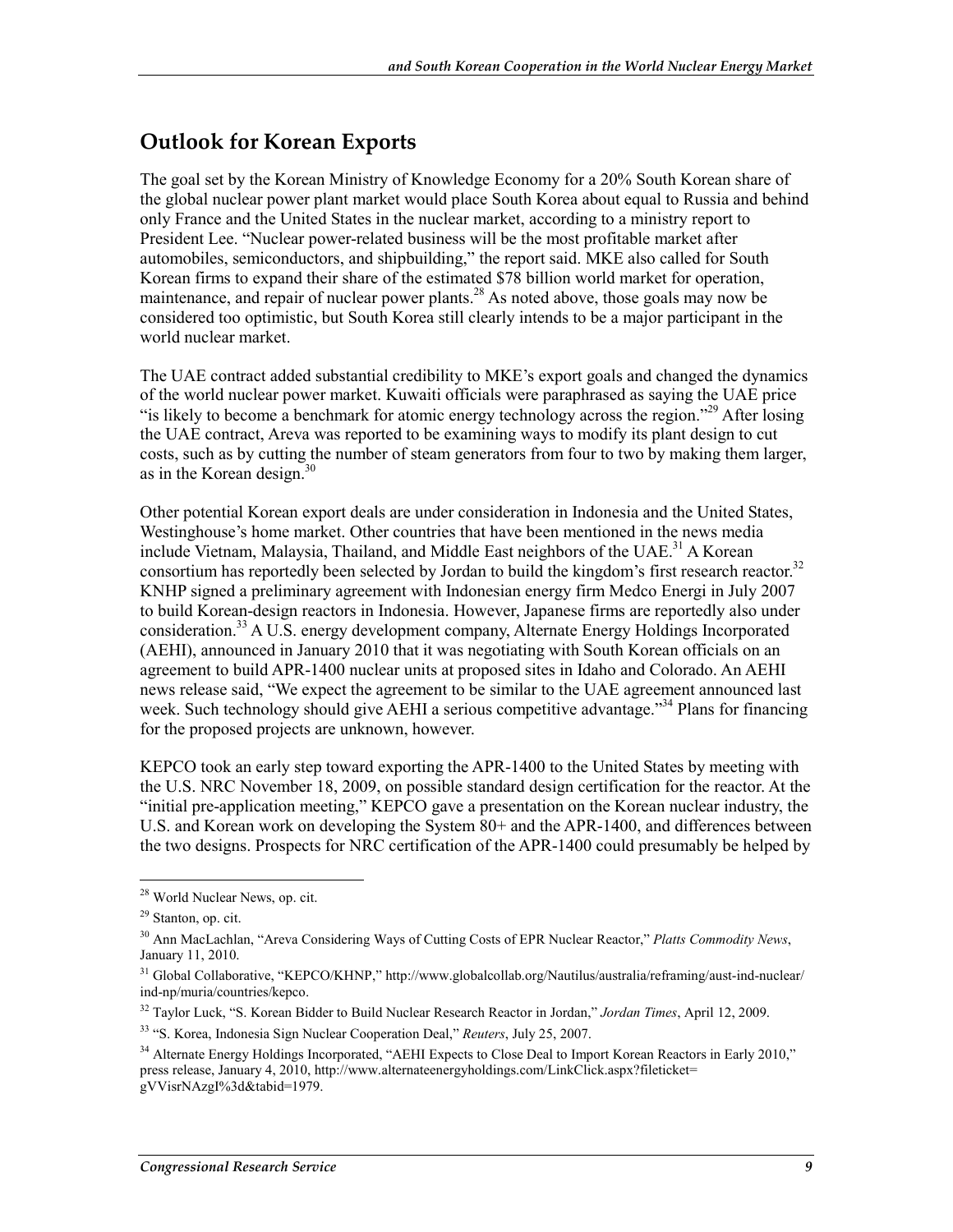its similarity to the previously certified System 80+. However, NRC officials stressed that "this meeting did not initiate the review of the APR-1400 design certification."35 NRC's most recent licensing schedule shows the KEPCO design certification review beginning in mid-2013, with no completion date scheduled.<sup>36</sup>

The capacity of the Korean nuclear industry would apparently need to expand to meet MKE's export goals. As noted above, Korea plans to complete an average of about one reactor per year for the domestic market. In addition, Doosan and other firms have been producing major reactor components for non-Korean reactors, such as the four Westinghouse AP-1000 units being built in China. To export 80 units by 2030, as implied by the MKE goal, the Korean industry would have to complete an additional four units per year, a substantial increase over the current rate. However, the total implied construction rate of about five units per year has been achieved by other countries in the past, such as France during the  $1980s$ .<sup>37</sup>

To expand Korea's nuclear plant construction and service capacity, MKE has announced plans to train 2,800 nuclear technical staff by 2011 and invest \$350 million in further design improvements, including an increase in research and development personnel. Under the MKE plan, South Korea was to be completely self-sufficient in nuclear reactor technology by 2012.<sup>38</sup>

## **Research and Development Cooperation**

Nuclear R&D cooperation between the United States and the Republic of Korea dates to the beginning of President Eisenhower's Atoms for Peace program. The first major U.S.-ROK nuclear project, a 100 kilowatt research reactor, began operating in 1962 and was later upgraded to 250 kilowatts and finally to two megawatts. These joint activities were carried out under a series of peaceful nuclear cooperation agreements signed between 1956 and 1965.<sup>39</sup>

Joint research on the nuclear fuel cycle has proved more problematic. Fuel cycle technologies, such as reprocessing spent nuclear fuel to separate plutonium and uranium to make new fuel, can potentially be used to make weapons materials. The current peaceful nuclear cooperation agreement, signed in 1972, requires U.S. consent before South Korea can reprocess spent fuel (Article VIII F).

The United States opposed Korean proposals in the 1970s to develop a conventional chemical reprocessing plant and conduct related R&D. In the 1980s, Korea proposed to develop the TANDEM fuel cycle, in which spent fuel from Westinghouse and other light water reactors would be dissolved to make fuel for CANDU heavy water reactors, without fully separating weapons-

<sup>&</sup>lt;u>.</u> 35 Nuclear Regulatory Commission, *Korea Electric Power Corporation APR-1400 Presentation*, ML093430109, December 9, 2009, http://adamswebsearch.nrc.gov/scripts/securelogin.pl.

<sup>36</sup> Nuclear Regulatory Commission, "New Reactor Licensing Applications," December 6, 2012, http://www.nrc.gov/ reactors/new-reactors/new-licensing-files/new-rx-licensing-app-legend.pdf.

<sup>37</sup> Arnulf Grubler, *An Assessment of the Costs of the French Nuclear PWR Program 1970-2000*, International Institute for Applied Systems Analysis, IR-09-036, Laxenburg, Austria, October 6, 2009, p. 8, http://www.docstoc.com/docs/ 19721910/Interim-Report-IR-09-036-An-assessment-of-th.

<sup>38</sup> World Nuclear News, op. cit.

<sup>&</sup>lt;sup>39</sup> Seongho Sheen, "Nuclear Sovereignty versus Nuclear Security: Renewing the ROK-U.S. Atomic Energy Agreement," *Korean Journal of Defense Analysis*, Vol. 23, No. 2, June 2011, pp. 273–288, http://www.brookings.edu/ ~/media/research/files/papers/2011/8/nuclear%20korea%20sheen/08\_nuclear\_korea\_sheen.pdf.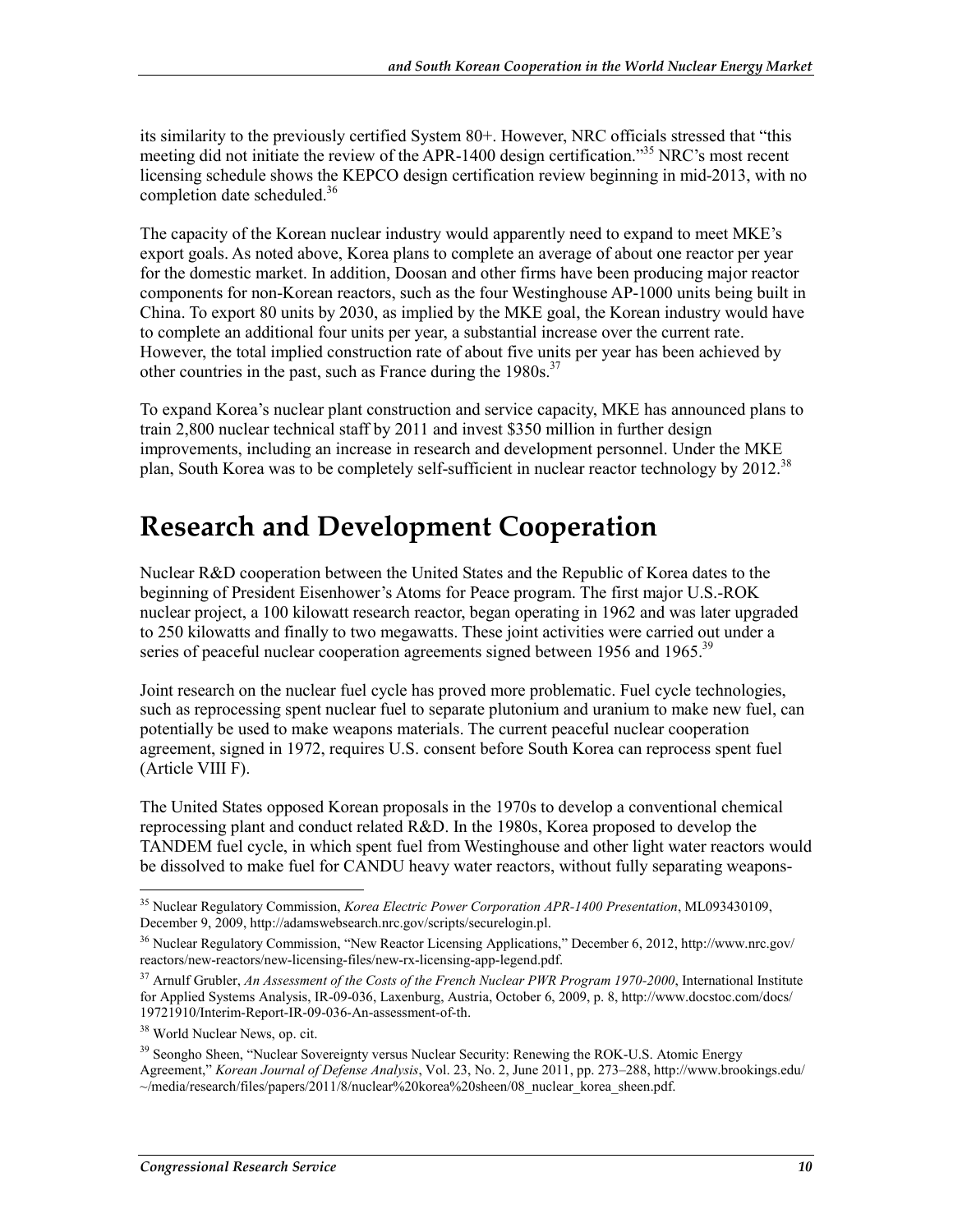useable plutonium. However, the United States opposed this plan as well, on the grounds that only one further step would be needed to achieve complete plutonium separation. In the 1990s, the Korea Atomic Energy Research Institute (KAERI) conducted a joint research program with DOE national laboratories and Atomic Energy of Canada Limited on the DUPIC fuel cycle (direct use of PWR spent fuel in Candu), in which light water reactor spent fuel would be made into Candu fuel without reprocessing. However, KEPCO showed little interest in using the technology. $40$ 

In the 2000s, KAERI began focusing on another spent fuel recycling technology, pyroprocessing, as a way to handle its growing spent fuel inventory while minimizing proliferation issues. Pyproprocessing is an electrometallurgical process in which spent fuel is dissolved in molten salt, and uranium, plutonium, and other higher elements are partially separated though electrodeposition on a cathode. Supporters of the process contend that it is proliferation-resistant because, unlike in conventional chemical reprocessing plants, pyroprocessing facilities cannot separate pure plutonium.<sup>41</sup>

The George W. Bush Administration initially agreed that pyroprocessing would be an appropriate technology for South Korea to pursue, signing an R&D agreement in 2002 under the U.S. Department of Energy (DOE) International Nuclear Energy Research Initiative (I-NERI). In cooperation with various DOE national laboratories, KAERI began developing a continuous pyroprocessing system that it hoped could be economical for commercial-scale operation. As a first step, the Advanced Conditioning Pyroprocess Facility (ACPF) was constructed in a shielded "hot cell" at KAERI to reduce oxide spent fuel to the metal form needed for pyroprocessing.

However, before KAERI could begin operating the ACPF, the Bush Administration decided in 2008 to withhold permission under the U.S.-ROK nuclear cooperation agreement for any spent fuel separation work in Korea, including oxide fuel reduction to metal. Critics of the program had contended that pyroprocessing would violate the 1992 Joint Declaration on Denuclearization of the Korean Peninsula, which forbids nuclear reprocessing.<sup>42</sup> KAERI had contended that pryoprocessing did not constitute "reprocessing," because of the lack of complete plutonium separation, but the Bush Administration decided otherwise.<sup>43</sup>

As an alternative, the Bush Administration suggested a joint R&D program in which all spent fuel separation work would be carried out in the United States, particularly at DOE's Idaho National Laboratory (INL), which already has pyroprocessing equipment. South Korea strongly objected to the proposal and began sponsoring seminars and other informational activities in Washington, DC, in support of its pyroprocessing program. However, U.S. policy did not change, and South Korea agreed to a 10-year Joint Fuel Cycle Study in 2011 in which KAERI scientists would

<sup>1</sup> <sup>40</sup> Jungmin Kang and H.A. Feiveson, "South Korea's Shifting and Controversial Interest in Spent Fuel Reprocessing," *Nonproliferation Review*, spring 2001, p. 70.

<sup>&</sup>lt;sup>41</sup> Pyroprocessing is also referred to as "electrorefining" or "dry" processing, as opposed to "wet" or "aqueous" conventional processing with water-based chemicals. The most widely used conventional reprocessing technology is called PUREX, for plutonium-uranium extraction.

 $42$  North Korea subsequently carried out reprocessing and other forbidden nuclear activities, but the United States has urged the North to return to compliance. See Nuclear Threat Initiative, at http://www.nti.org/treaties-and-regimes/jointdeclaration-south-and-north-korea-denuclearization-korean-peninsula/.

<sup>43</sup> Kyle Fishman, "IAEA South Korean Concerns Resolved," Arms Control Association, http://www.armscontrol.org/ print/3115.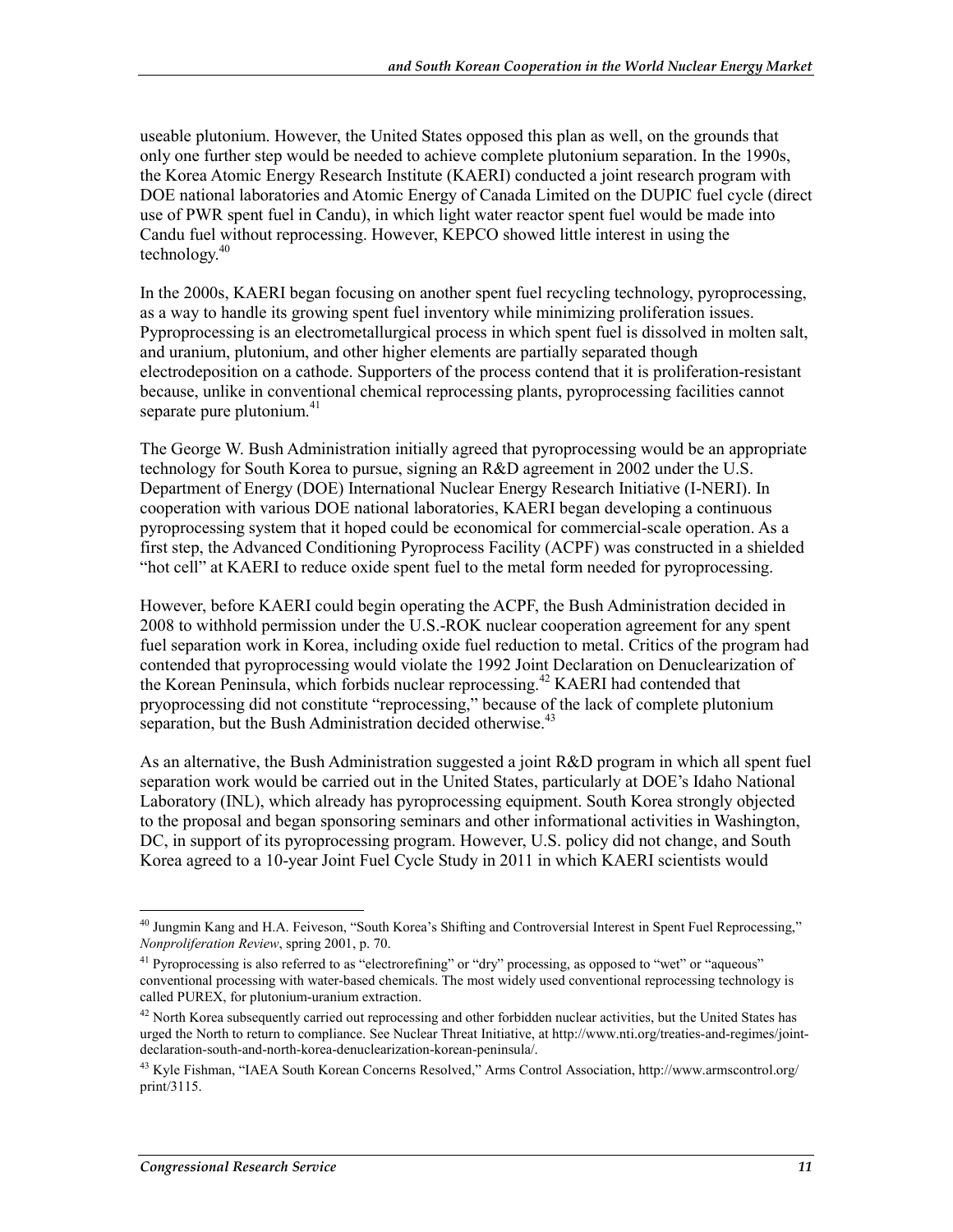conduct spent fuel separation work at INL and other U.S. facilities, while work in Korea would be restricted to simulated material. Operation of KAERI's ACPF is reportedly still under discussion.

In addition to bilateral research projects, South Korea and the United States work together in several international R&D organizations. The two countries are jointly involved in projects on advanced reactors under the Generation IV International Forum (GIF) and the International Atomic Energy Agency's International Project on Innovative Nuclear Reactors and Fuel Cycles (INPRO). Both are also members of the International Framework on Nuclear Energy Cooperation (IFNEC), focusing on the development of international "reliable comprehensive fuel service arrangements" and R&D priorities. To provide a forum for U.S.-ROK views on nuclear research and other nuclear energy issues, the Joint Standing Committee on Nuclear Energy Cooperation (JSCNEC) has met once a year since 1980.

## **Renewal of U.S.-ROK 123 Agreement**

Under Section 123 of the Atomic Energy Act of 1954 (42 U.S.C. 2153), the United States cannot conduct nuclear energy activities with another country without an agreement on nuclear cooperation, or "123 agreement." The current U.S.-Korea 123 agreement was signed in 1973 and will expire on March 19, 2014. Negotiators from the two countries are working to overcome substantial disagreements about the provisions of a new agreement so that it can take effect before the expiration date.

A new 123 agreement does not require congressional approval, but it must lie before Congress for 90 days of continuous session before going into effect. This gives Congress time to hold hearings on the agreement and potentially pass a disapproval resolution, which, if signed by the President or enacted over his veto, would block the new agreement. Because of the 90-day requirement, a new U.S.-Korea 123 agreement would probably have to be presented to Congress sometime in spring 2013 to avoid a lapse in March 2014.

If the U.S.-ROK agreement expired, NRC would be prohibited from issuing export licenses for nuclear reactors or major components to Korea, and existing licenses would be suspended. NRC also could not issue licenses to export nuclear materials, such as enriched uranium for reactor fuel. Also prohibited would be direct supply of nuclear material by the U.S. government, as well as U.S. government R&D cooperation, such as the 10-year pyroprocessing study.

Under NRC regulations (10 CFR 110, Appendix A), major reactor components that need specific licenses for export, as well as an active 123 agreement, are:

- Reactor pressure vessels,
- On-line fuel changing equipment (for heavy water reactors),
- Complete reactor control rod systems,
- Reactor primary coolant pumps, and
- Essentially complete nuclear facilities.

Minor reactor components can be exported under a general NRC license that does not require a 123 agreement, although "generic assurances" must be provided that such components are for peaceful purposes. Minor components include specific components listed in the NRC regulations,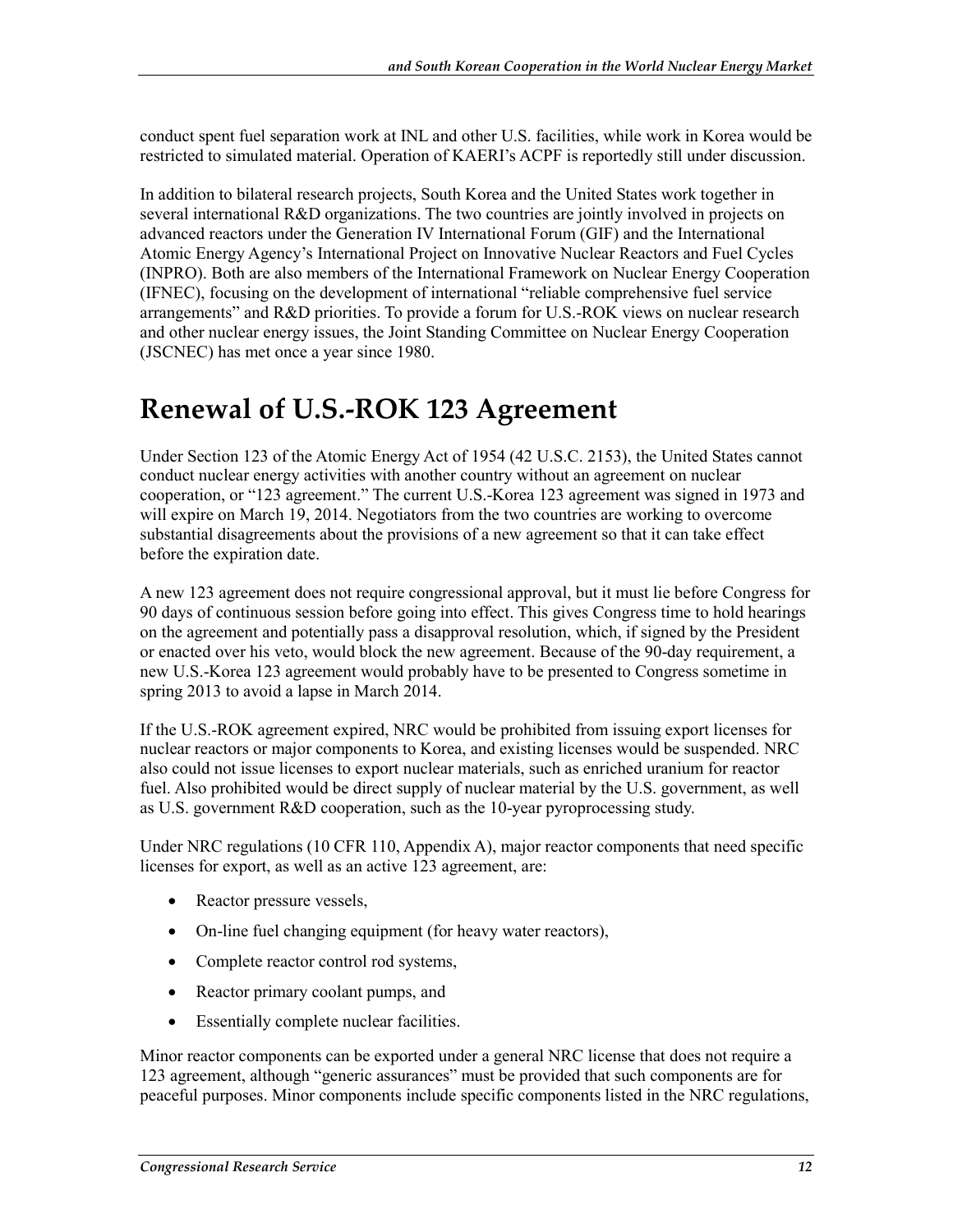plus any other components or subcomponents especially designed for a reactor. NRC regulations at 10 CFR 110.26(b) provide a list of countries to which minor reactor components can be exported under a general license. The Republic of Korea is currently included in the list, although it is possible that its status could change if the U.S.-ROK 123 agreement lapses. If South Korea were dropped from the general license list, exporters of minor components could apply for specific licenses, still without the need for a 123 agreement.<sup>44</sup>

Minor reactor components or subcomponents that are not specifically designed for reactor purposes do not need NRC licenses and so would not be directly affected by a lapse in the U.S.- Korea 123 agreement. However, Commerce Department export regulations would continue to apply.

"Special nuclear material," such as fissile isotopes of uranium and other reactor fuel, must have a specific license from NRC for shipments of more than 1 gram. Uranium and other nuclear materials also must have specific licenses for exports above certain levels. Specific licenses for nuclear materials exports cannot be issued without a 123 agreement. Exports below the specified levels can use a general NRC license and do not require a 123 agreement. Such exports cannot go to a country on NRC's embargo list, which does not include South Korea.<sup>45</sup>

**Table 1** shows an illustrative list of current NRC specific licenses for U.S. exports to South Korea. Major exports include essentially complete pressurized water reactors (PWRs) from Westinghouse, which took over from the original exporter Combustion Engineering, reactor components, and nuclear materials. Most of the licenses expire on March 18, 2014, immediately before the expiration of the U.S.-ROK 123 agreement.

| Applicant        | Commodity                                                            | <b>End Use</b>                                                                                          | <b>Date</b><br><b>Received</b> | <b>Expiration</b><br>Date |
|------------------|----------------------------------------------------------------------|---------------------------------------------------------------------------------------------------------|--------------------------------|---------------------------|
| H.C. Starck Inc. | Molybdenum-Lanthanum<br>(Mo-La) sheets - 1,500 kg                    | Amend to: increase the quantity of<br>Mo-La sheets by 1,500 kg to a new<br>cumulative total of 2,500 kg | $18$ -Jun- $12$                | $31-Aug-14$               |
| Westinghouse     | PWR, 950 MWe, 2                                                      | Yonggwang 3 & 4, Change licensee<br>from C-E to Westinghouse,<br>pursuant to corporate acquisition      | 07-Mar-01                      | $18-Mar-14$               |
| Westinghouse     | PWR, 950 MWe, 2                                                      | Ulchin 3 & 4, Change licensee to<br>Westinghouse                                                        | 07-Mar-01                      | $18-Mar-14$               |
| Westinghouse     | PWR, 1000 MWe, 2                                                     | Yonggwang 5 & 6, Change licensee<br>to Westinghouse                                                     | 07-Mar-01                      | $18-Mar-14$               |
| Westinghouse     | PWR, 1000 MWe, 2                                                     | Ulchin 5 & 6, Change licensee to<br>Westinghouse                                                        | 07-Mar-01                      | $18-Mar-14$               |
| Westinghouse     | Reactor internals; coolant<br>pumps; & $App A (5)-(9)$<br>Components | Shin Kori 1 & 2, Shin Wolsong 1 &<br>2                                                                  | $16$ -Dec-02                   | $18-Mar-14$               |
| Westinghouse     | $App A (1) -(4)$                                                     | Shin Kori 3 & 4                                                                                         | 26-Feb-07                      | $18-Mar-14$               |

**Table 1.NRC Specific Licenses for Nuclear Exports to ROK (illustrative)** 

1

<sup>44</sup> David Decker, NRC Office of Congressional Affairs, email relaying staff comments, January 8, 2013.

<sup>45 10</sup> CFR 110.21, 110.22, 110.23, and 110.28.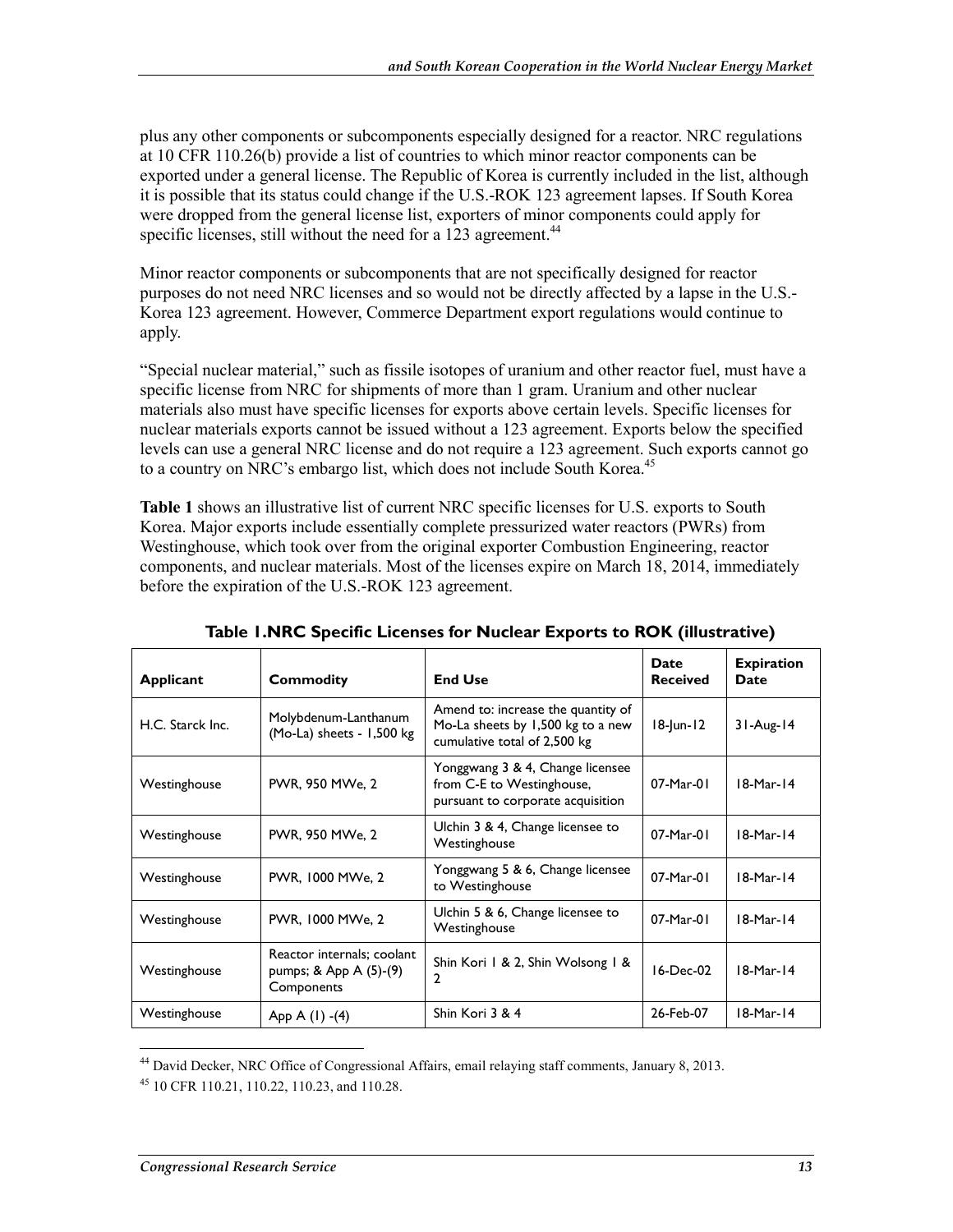| Applicant                                       | Commodity                                 | <b>End Use</b>                                                                                  | Date<br><b>Received</b> | <b>Expiration</b><br>Date |
|-------------------------------------------------|-------------------------------------------|-------------------------------------------------------------------------------------------------|-------------------------|---------------------------|
|                                                 | Components                                |                                                                                                 |                         |                           |
| Westinghouse                                    | LEU, 5.00%, & Nat U in<br>various forms   | Change licensee to Westinghouse                                                                 | 07-Mar-01               | $18-Mar-14$               |
| Westinghouse                                    | LEU, 5.00%, & Nat U, in<br>various forms  | Yonggwang 5 & 6 - Change<br>licensee to Westinghouse                                            | $07-Mar-01$             | $18-Mar-14$               |
| Westinghouse                                    | LEU, 5.00%, & Nat U, in<br>various forms  | Change licensee to Westinghouse                                                                 | 07-Mar-01               | $18-Mar-14$               |
| Thermo Fisher<br><b>Scientific</b>              | HEU, 94.0% in fission<br>chambers - 281 g | Neutron Flux Monitoring System -<br>Shin Kori Units 1, 2, 3, & 4; &<br>Shin-Wolsong Units 1 & 2 | 22-Oct-08               | $15$ -Jan-14              |
| DOE - Oak Ridge                                 | LEU, 19.95% as broken<br>metal - $322$ kg | LEU Targets - Hanaro Research<br>Reactor                                                        | 10-Sep-09               | $31-Dec-12$               |
| Manufacturing<br><b>Sciences</b><br>Corporation | DU, as unalloyed metal -<br>800 kg        | Fabrication experiments & R&D of<br>fuel for sodium-cooled fast<br>reactors - KAERI             | 28-Apr-11               | $31-Dec-14$               |

**Source:** NRC.

**Note:** PWR=pressurized water reactor; LEU=low-enriched uranium; HEU=highly enriched uranium; DU=depleted uranium.

In addition to NRC licenses for exporting nuclear materials and reactor components, U.S. companies conducting nuclear-related business abroad may require authorization from DOE under 10 CFR Part 810, which implements Section 57b of the Atomic Energy Act. Section 57b requires DOE authorization for any company or person who wants to "directly or indirectly engage in the production of any special nuclear material outside of the United States." These activities usually involve nuclear technology transfer and engineering and consulting services. For example, an 810 authorization was required for the transfer of Westinghouse reactor technology from South Korea to the UAE.

The value of U.S. nuclear exports that could be dependent on the extension of the U.S.-ROK 123 agreement extension is difficult to estimate. The United Nations Commodity Trade Statistics Database (Comtrade) shows U.S. exports to Korea of nuclear components and fuel elements totaling a modest \$181.8 million from 2001 through 2010. However, some of the large exports under the licenses listed in **Table 1**, such as reactors and major components, are estimated to have a value of up to \$200 million apiece.<sup>46</sup> Therefore, it appears that the total value of those exports is higher than shown in the Comtrade data base search.

In the nuclear materials area, the major U.S. uranium enrichment company, USEC, signed a contract in October 2007 totaling \$400 million with South Korea through 2013. The contract included new and existing delivery commitments and averages about \$67 million per year.<sup>47</sup> U.S.

1

<sup>46</sup> E-mail from Daniel Lipman, Nuclear Energy Institute, October 16, 2012.

<sup>47</sup> USEC Inc., "USEC, Korea Hydro & Nuclear Power Sign New Fuel Supply Contract," news release, October 24, 2007.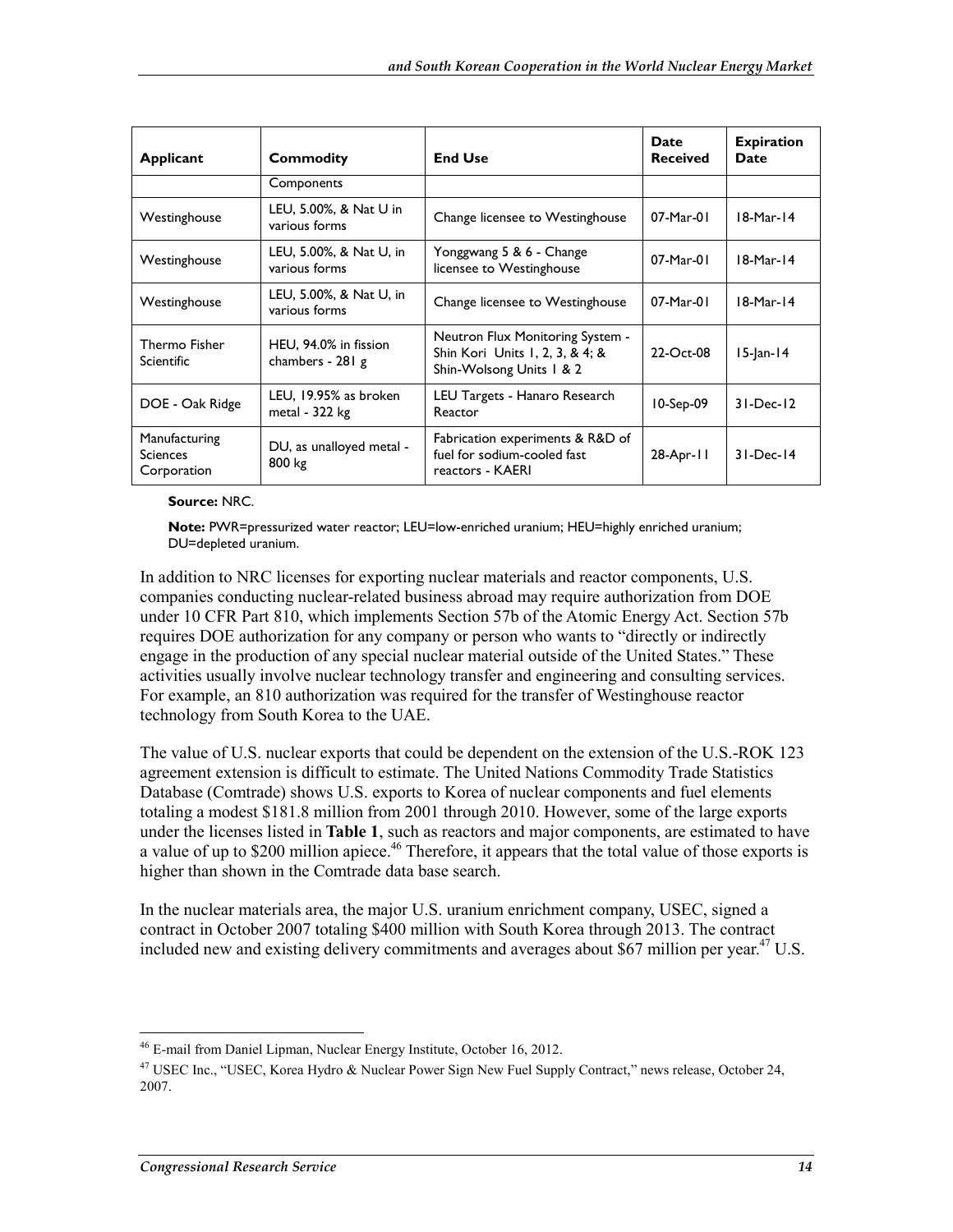exports of natural uranium to Korea appear to be substantially smaller, since exports of U.S. origin uranium to all countries averaged only \$19 million from 2007-2011.<sup>48</sup>

The UAE Barakah plant is the largest current Korean-U.S. nuclear project that could be affected by a lapse in the U.S.-ROK 123 agreement. As discussed above, about \$2 billion of work on Barakah is expected to go to U.S. companies. Much of that work will consist of U.S.-made components exported directly to the UAE, which has its own 123 agreement with the United States, so those exports would probably not be directly affected by the U.S.-ROK agreement. However, some components and subcomponents will be exported to Korea for further fabrication and subsequent shipment to the UAE. Any of those components requiring NRC specific licenses could not be exported without a 123 agreement. Most of the subcomponents being sent to Korea are probably covered by the NRC general license or need no NRC license. As discussed above, the effect of a lapse on general license exports is less clear. Also uncertain would be the effect of a lapse on the DOE 810 authorizations for technology transfer associated with the project. Because of the importance of the Barakah project for South Korea's nuclear export plans, any uncertainty and potential for delay related to the status of the 123 agreement would undoubtedly be a major source of concern for all parties.

Other major U.S.-Korean nuclear projects that could be affected are four reactors being built at two sites in China, Sanmen and Haiyang. The Chinese reactors are the first Westinghouse AP1000s, the company's most advanced design, incorporating "passive" safety features and modular construction techniques. Because major components for these reactors are being made in South Korea, some of the same uncertainties faced by the UAE project could apply to subcomponents from the United States.

Lapses in 123 agreements have occurred in the past. One major example was the expiration of the U.S. agreement with the European Atomic Energy Community (Euratom) at the end of 1995. A new 123 agreement had been negotiated when the old one expired, but it had been submitted for congressional review on November 29, 1995, too late for the required 90 days of continuous session. NRC suspended specific and general licenses for most Euratom countries on January 4, 1996, allowing exports to continue only to four countries that had submitted bilateral nonproliferation assurances.<sup>49</sup> However, additional assurances were supplied in time to prevent a significant interruption in U.S. exports to Euratom, and, despite some congressional controversy, the new agreement took effect in March 1996. $50$ 

## **U.S. Policy Considerations**

The future direction of U.S.-South Korean cooperation in world nuclear energy markets poses a number of near- and long-term policy considerations for the United States. U.S. policymakers will face decisions related to U.S. nuclear energy cooperation with Korea that will affect broader

<sup>1</sup> <sup>48</sup> Energy Information Administration, "Foreign Sales of Uranium from U.S. Suppliers and Owners and Operators of U.S. Civilian Nuclear Power Reactors by Origin and Delivery Year, 2007-2011," *2011 Uranium Marketing Annual Report,* May 2, 2012, http://www.eia.gov/uranium/marketing/pdf/umartable21figure19.pdf.

<sup>49 &</sup>quot;U.S.-Euratom Agreement Beneficiary of Budget Stalemate in Washington," *NuclearFuel*, January 15, 1996, p. 16. 50 Kathleen Hart, "Challenges to U.S.-Euratom Accord Fade as Congress' Review Concludes," *NuclearFuel*, March 11, 1996, p. 9.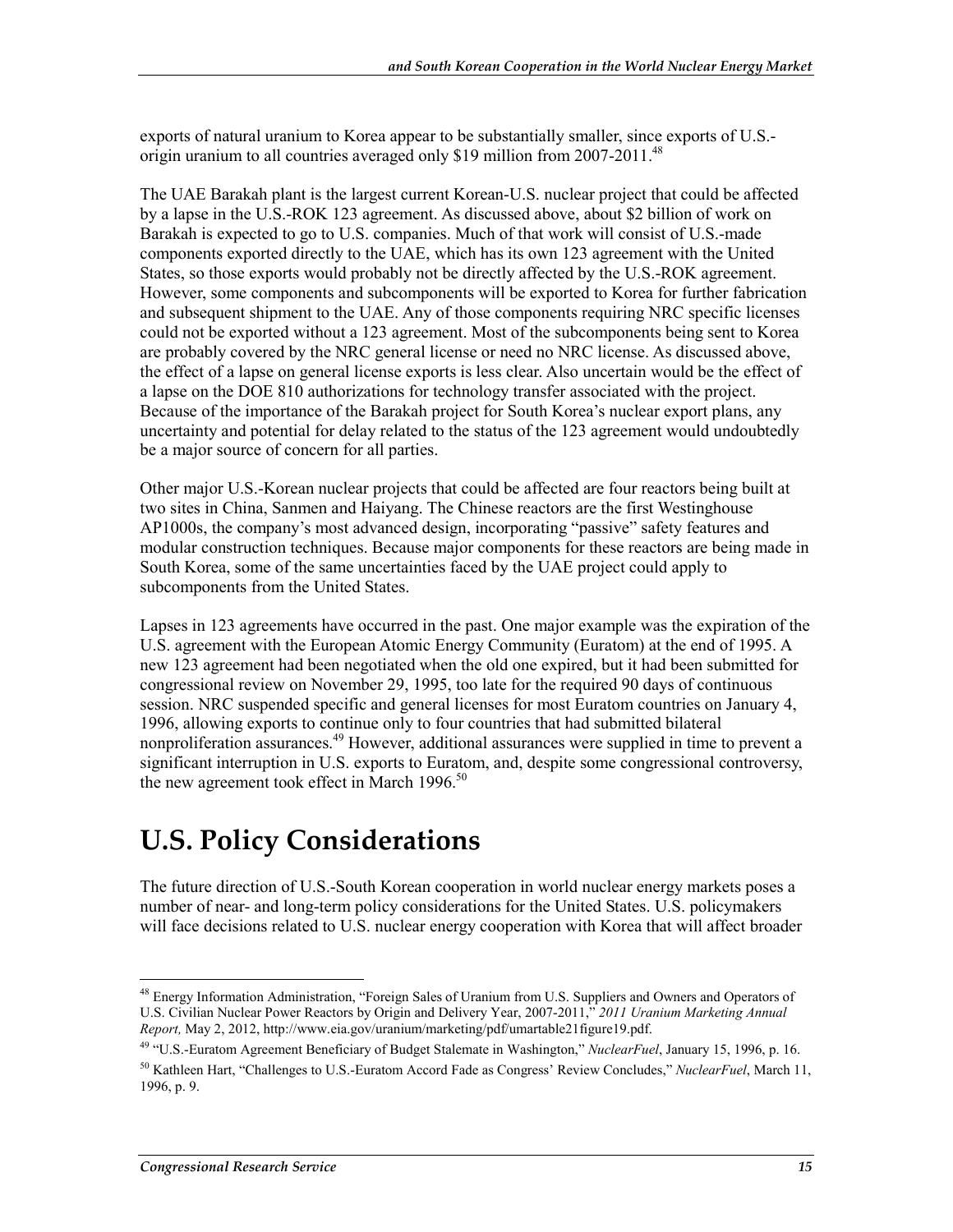U.S. policy goals. In turn, U.S. decisions based on broad policy goals will have an effect on Korean involvement with the U.S. nuclear industry.

The most immediate challenge facing U.S.-ROK nuclear cooperation is the renewal of the 123 agreement, as discussed above. As with most U.S. nuclear cooperation agreements, the existing Korean agreement requires U.S. consent for any reprocessing or enrichment activities related to U.S.-supplied materials and technology. Korea is requesting that the new 123 agreement include U.S. advance consent for future Korean civilian reprocessing and enrichment activities. The United States has reacted skeptically to the idea, on grounds of general nonproliferation policy and the complications that such activities might pose for other security issues on the Korean peninsula. The outlook for a new 123 agreement is further complicated by the February 25 change in presidential administrations in South Korea. Although the ruling conservative party remains in power, the negotiating positions of new ROK President Park Geun-hye on this issue are unclear.

The degree to which the United States retains control over the South Korean nuclear program has led to proposals for South Korean "nuclear sovereignty." As reported in the Korean news media, the term has been applied to restrictions ranging from the current U.S. restrictions on South Korean spent fuel reprocessing to approvals of technology exports, such as the UAE sale. South Korean Minister of Knowledge Economy Choi Kyung-hwan in late 2009 clarified that the term does not refer to nuclear weapons development by using the phrase "peaceful nuclear sovereignty." Choi called the current U.S. restrictions on Korean spent fuel reprocessing "excessive," and pointed to the UAE sale as evidence of, as paraphrased in a Korean news report, "global confidence in South Korea's ability to handle the task."<sup>51</sup> Koreans regularly note that the United States for decades has granted advance consent for reprocessing to the Euratom countries and Japan, and argue that Korea, with its well-developed nuclear power program, should be treated equivalently. U.S. recognition of South Korea's rights to engage in all peaceful nuclear fuel cycle activities, whether or not it chooses to actually do so, appears to be an element of the nuclear sovereignty concept.

Korean officials contend that their nuclear industry must reprocess its spent fuel to forestall a looming waste storage crisis. The Korean nuclear industry had previously estimated that spent fuel pools at some sites would run out of space beginning in 2016. A recent analysis calculates that, if spent fuel from older storage pools can be shifted to newer pools at each plant site, that date could be pushed back to the early 2020s, starting at the Yonggwang site. Expansion of nonpool "dry" storage facilities is considered politically and legally problematic in South Korea. KAERI's program to develop pyroprocessing technology, as discussed above, could allow uranium and plutonium from spent fuel to be recycled in fast reactors (reactors whose neutrons have not been slowed by water or other moderators), which also must be developed. Although such a "closed" fuel cycle could not be implemented before existing spent fuel pools run out of space, supporters contend that it would increase public acceptance of the necessary additional waste storage facilities.<sup>52</sup> Supporters of a closed fuel cycle also say it could provide a secure, domestic energy source by extracting plutonium and uranium for multiple recycling in fast reactors.

1

<sup>&</sup>lt;sup>51</sup> "Seoul Wants 'Sovereignty' in Peaceful Nuclear Development," Chosun Ilbo, December 31, 2009.

<sup>&</sup>lt;sup>52</sup> Jungmin Kang, Korea Advanced Institute of Science and Technology, "The ROK's Nuclear Energy Development and Spent Fuel Management Plans and Options," 2012.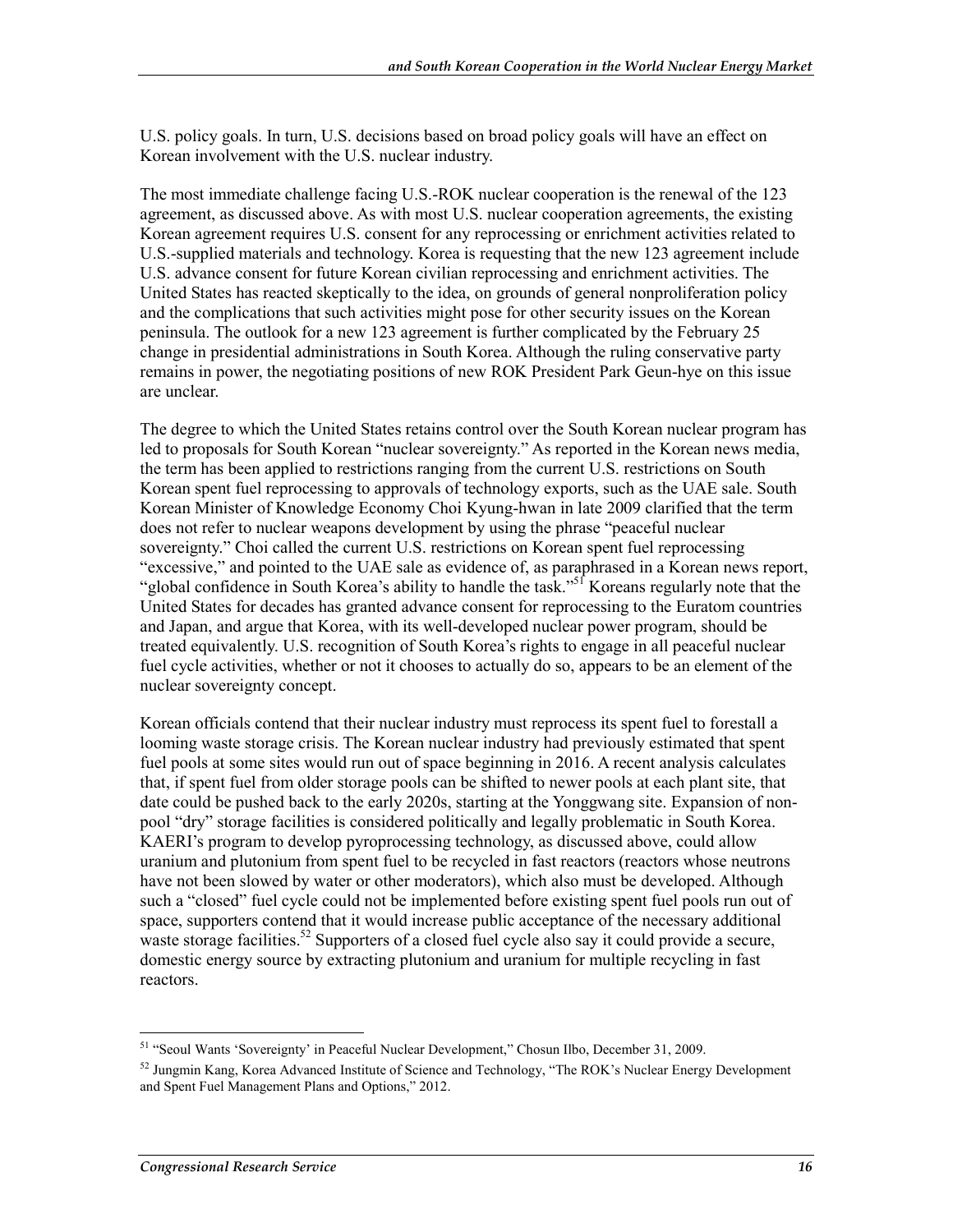Korea's request for advance consent on uranium enrichment is based on its desire to provide full fuel supply contracts to potential reactor customers, to better compete in the world market with such rivals as the French firm Areva. Critics of that argument have pointed out that Korea won the UAE reactor contract in direct competition with Areva. However, the Korean industry may be calculating that it would not have to offer deep discounts, as reportedly was the case with the UAE, if it could provide complete fuel supply services as part of its reactor sales. Korea would also like to reduce its reliance on foreign uranium enrichment providers, to which it pays about \$300 million per year.<sup>53</sup> An enrichment plant in Korea might be based on the "black box" model, in which a foreign country constructs a plant without revealing key information about the technology to the host country.

U.S. policy has long opposed the expansion of enrichment and reprocessing to additional countries, because of concern that the technology, even if initially for civilian purposes, can be used to make weapons materials. Granting advance consent to South Korea could undermine that policy by encouraging other countries to make similar requests in the future and making it harder for the United States to turn them down. There are also U.S. concerns that granting consent for enrichment and reprocessing in South Korea could complicate efforts to persuade North Korea to adhere to the Korean Peninsula denuclearization agreement and give up its nuclear weapons program.

Because of the strongly differing views between the United States and South Korea on reprocessing and enrichment, negotiations on renewing the 123 agreement have proved challenging. Lack of progress on those issues led the two countries to announce a two-year extension of the existing agreement on April 24, 2013. Legislation to authorize the two-year extension was introduced by Representative Royce on June 20, 2013 (H.R. 2449). The additional time could allow negotiators to explore a wide range of potential compromise approaches for a new agreement:

- *Short-term agreement.* Existing restrictions on reprocessing and enrichment could be continued in a relatively short agreement, perhaps coinciding with the completion of the 10-year joint pyroprocessing feasibility study. Decisions on advance consent, taking into account the results of the study, would then need to be made in a subsequent agreement.
- *Advance consent with conditions.* A new agreement could provide advance consent for reprocessing and enrichment, but South Korea would agree not to exercise that right until certain conditions were met. For example, milestones might need to be met regarding the Korean Peninsula denuclearization agreement.
- *Advance consent for limited activities.* The United States could grant advance consent for a limited set of fuel cycle activities. An example might be the operation of KAERI's Advanced Conditioning Pyroprocess Facility, which reduces oxide spent fuel to metal form for pyroprocessing. This reduction process results in relatively little separation of plutonium and uranium.

In addition to the 123 agreement, Korea's ambitious plans for future reactor exports would require further DOE 810 authorizations for the transfer of U.S.-based technology. Under Section

<sup>1</sup> <sup>53</sup> Seongho Sheen, "Nuclear Sovereignty versus Nuclear Security: Renewing the ROK-U.S. Atomic Energy Agreement," *Korean Journal of Defense Analysis*, Vol. 23, No. 2, June 2011, pp. 273-288.